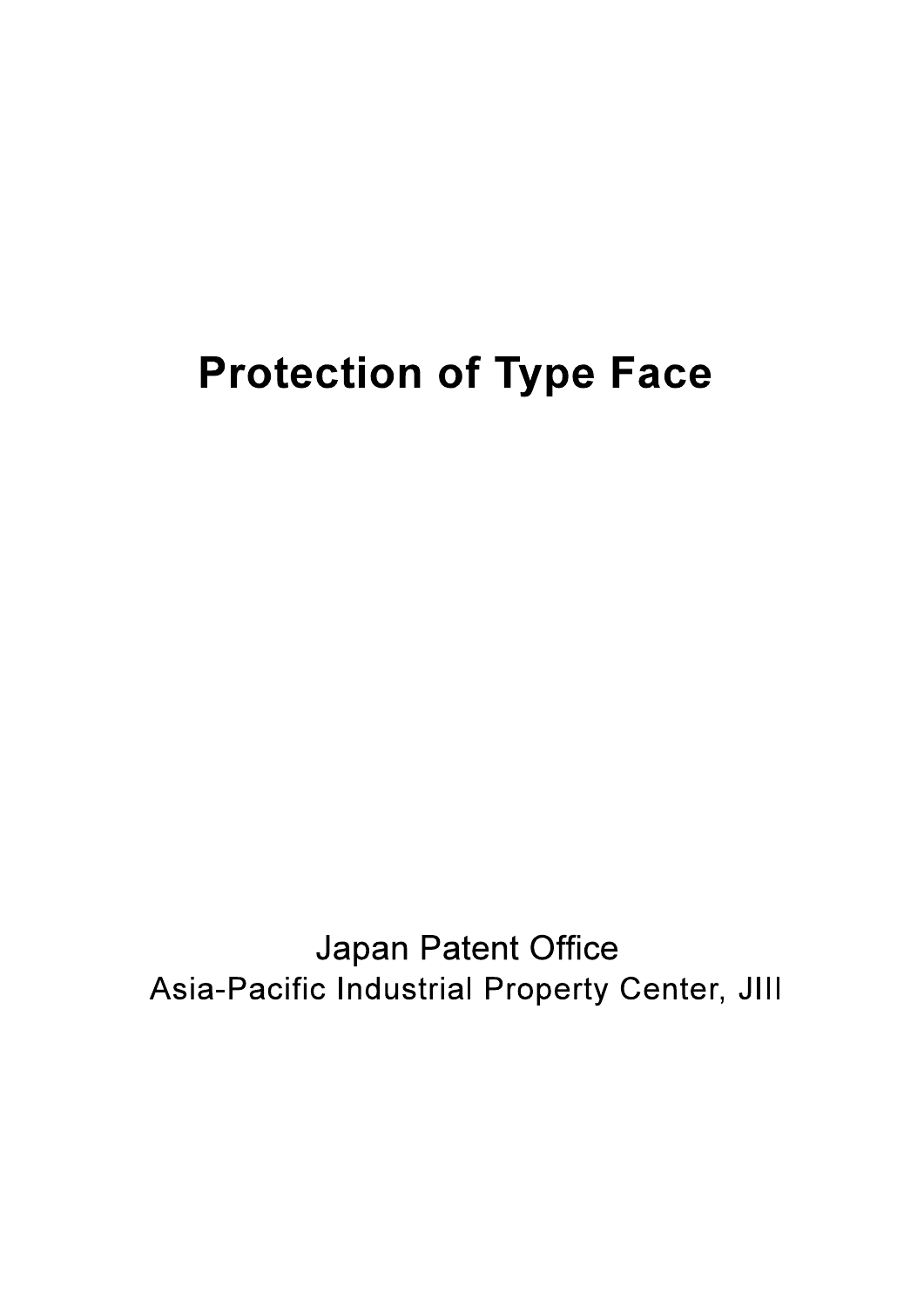### **CONTENTS**

|       | Page |
|-------|------|
|       |      |
|       |      |
|       |      |
|       |      |
|       |      |
|       |      |
|       |      |
|       |      |
|       |      |
|       |      |
|       |      |
|       |      |
|       |      |
|       |      |
|       |      |
|       |      |
| (I)   |      |
|       |      |
| (III) |      |
| (IV)  |      |
| (V)   |      |
|       |      |
|       |      |
|       |      |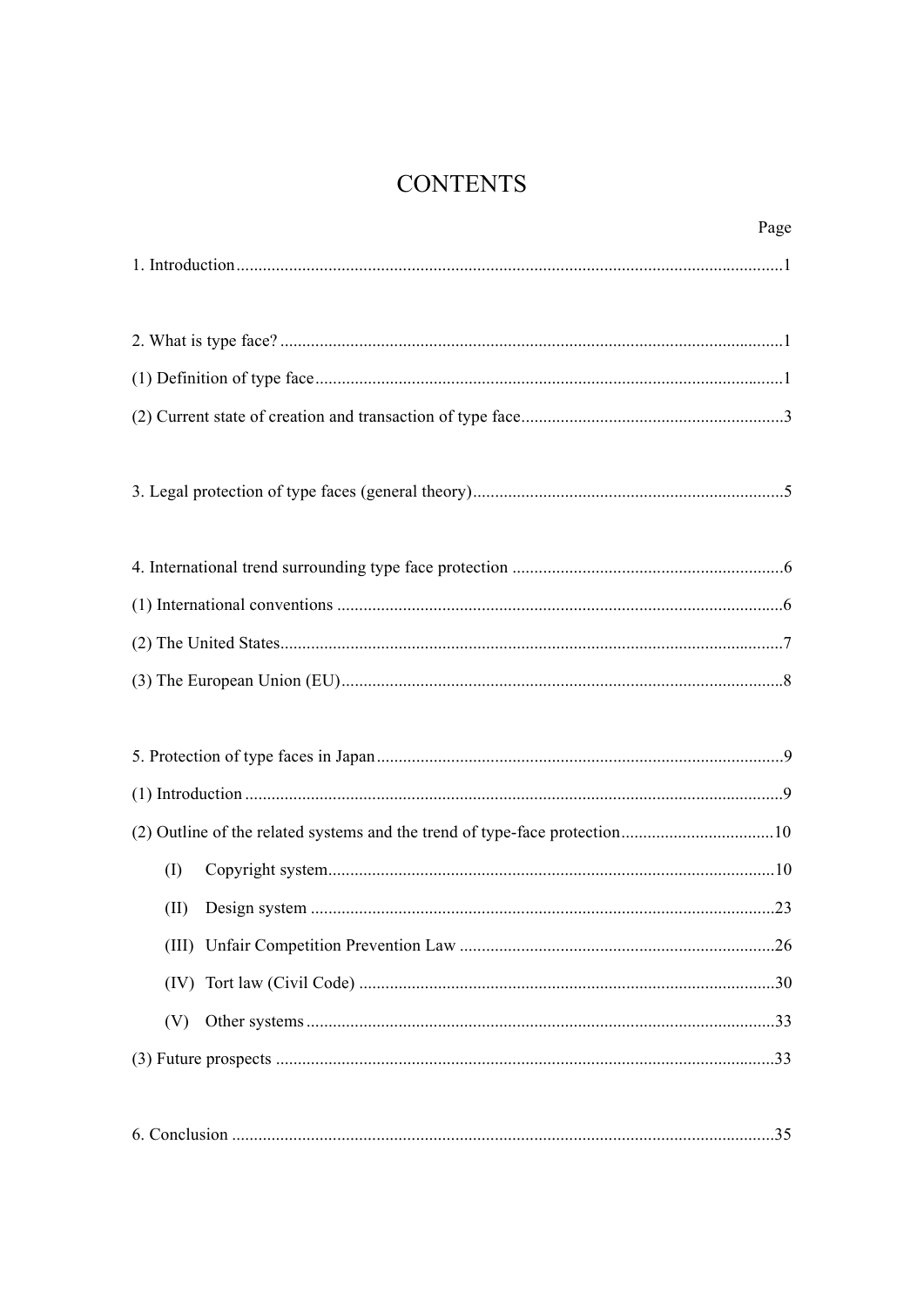#### 1. Introduction

This text aims to explain the current state and the future prospects of the legal protection of type faces in Japan. Readers are expected to be mainly experts on the intellectual property system outside of Japan, namely, people who have expert knowledge of the intellectual property system in general but not of the Japanese intellectual property system.

In this essay, the following points will be taken into consideration: 1) There will be a focus on the systems of Japan while also looking at the development of the international framework including conventions and the current state in major countries of the world. 2) Objective and easy-to-understand explanations will be provided to the furthest extent possible. Because the protection of type faces is an issue that involves multiple intellectual property systems, careful explanations of basic items in Japan's individual intellectual property systems will be included.

#### 2. What is type face?

#### (1) Definition of type face

Type face is, in very simple terms, designs of letters, numerals, symbols, etc. that have been created as a set. A more precise definition is provided in Article 2 of the Vienna Agreement for the Protection of Type Faces and Their International Deposit, which is a convention concerning the protection of type faces (This was concluded in Vienna in 1973 but is still pending. Japan is not a party; the convention is discussed later.) as follows:

#### Article 2: Definitions (excerpt)

For the purposes of this Agreement and the Regulations,

(i) "type faces" means sets of designs of:

(a) letters and alphabets as such with their accessories such as accents and punctuation marks,

- (b) numerals and other figurative signs such as conventional signs, symbols, and scientific signs,
- (c) ornaments such as borders, fleurons, and vignettes,

which are intended to provide means for composing texts by any graphic technique. The term "type faces" does not include type faces of a form dictated by purely technical requirements.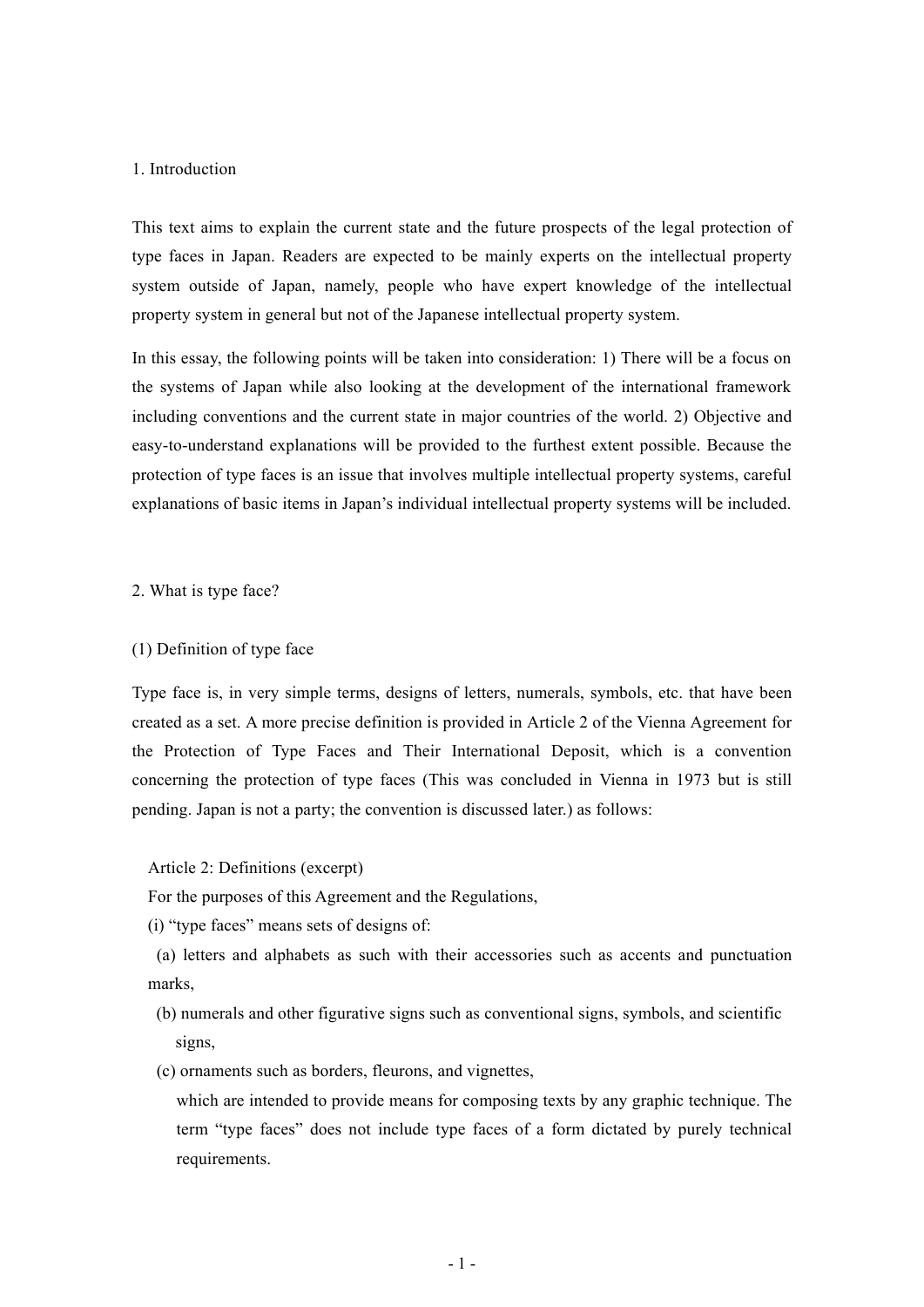In Japan, the term, "type face," is not used from a legal standpoint and, consequently, there is no legal definition for it. A court ruling in Japan stated that, "type face is intended as a set of designs and means to compose texts using print making, typewriting, or other printing methods<sup>"1</sup>

Besides court rulings, an example of a precise definition was provided in a report (March 2008) of the council for "survey research on how the protection of type faces in the country should be."<sup>2</sup> The definition is as follows:<sup>3</sup>

"[type face] is a set of letters, etc. created based on a certain concept concerning shape. Being intangible, it is made into a font in accordance with the equipment to be utilized when it is used for printmaking, indication, etc. Generally, it means [font type]."

"[Font] is a type face made usable in equipment that is used mainly for printmaking or indication and includes analogue fonts such as photocomposition board used for photocomposing machine and digital fonts used for electronic computers."

A great variety and huge number of letters may be indicated as characteristic of type faces used in Japan. Letter types that are used every day in Japan include hiragana, katakana, and kanji (Chinese characters) and the Roman alphabet is also used frequently. The number of kanji symbols is especially large.<sup>4</sup>

<sup>&</sup>lt;sup>1</sup> Ruling of the Tokyo High Court on April 26, 1983. Collection of Court Decisions of Intangible Property, Volume 15, No.1, p.340

 $2$  The council was set up on the commission of the Patent Office from 2007 to 2008 and examined the possibility to protect type face under the design system. Members of the council included people involved in legal practice, intellectual property law researchers, businesses involved in type face, and users of type face. The report of the council (in March 2008) will be cited as the "Report of the intellectual property council" hereinafter.

 $3\text{ Renort of the intellectual property council, pp.3f}$ 

<sup>&</sup>lt;sup>4</sup> Kanji designated by a governmental committee as necessary for everyday use number as many as two thousand. A council for "survey research on the current state and problems of type-face protection in foreign countries," which was set up in the Institute of Intellectual Property, stated in p.3 of its report (in March 2007): "The scope of a set of type face in Japanese is not clear partly due to the great variety and huge number of letters used. The NPO Japan Typography Association defines Japanese type face as '46 letters of hiragana and katakana of resonant sound, respectively, excluding ゑ, ゐ, ヱ, and ヰ, and a minimum set of 1006 kanji designated for educational use." In fact, however, it is common for a set of fonts sold to individual users to include three to ten thousand kanji in addition to hiragana, katakana, punctuation marks, alphabets, and numerals based on an industry standard or a collection of kanji designated by the state. A set intended for users who need more expertise and accuracy such as the printing business generally includes more letters because different faces of the same character, etc. are added in response to individual demand. A set used for a dictionary may include as many as thirty thousand letters." (hereinafter, this report will be cited as the "Intellectual property international comparison report").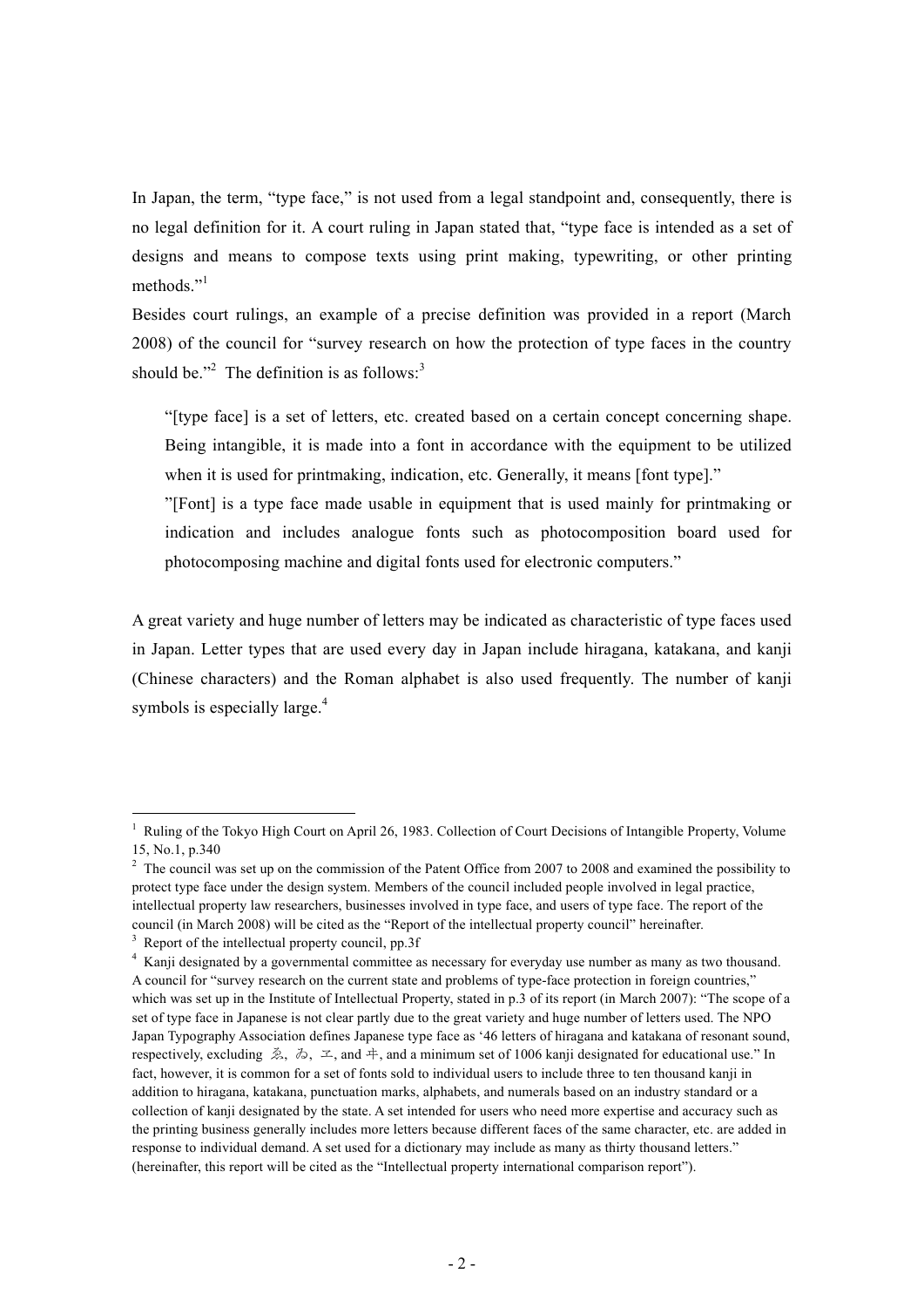#### (2) Current state of creation and transaction of type face

Type face itself is a kind of design. In order to use a type face for printmaking or indication, one needs to create a "font" based on the type face to be used for printing equipment or indication equipment (a computer screen, for example).

A figure that is included in the report of the intellectual property council is quoted to illustrate the process of producing a font based on a type face in Japan. (Figure  $1$ )<sup>5</sup>

The players involved in the process in which a type face is created and actually used by users are roughly divided into the designer of the type face, the font producer (also called the font vendor), and font users.

The relation between a designer and a font vendor is described as follows in the report of the intellectual property council ("Figure 1" in the quotation is cited as Figure 1 in this text. Notes are omitted.)

"A designer and a font vendor sign a contract at the stage of [1. Decision on the basic design] or [2. Creation of original letters]. In the contract, the designer, after offering a basic concept (elements of letters, space between elements, etc.) concerning the letter style and shape of the type face and sample letters to the font vendor, agrees to the production of fonts based on the type face. Such a contract typically includes the provision of services where the designer and the font vendor collaborate to perform the tasks related to the process from [2. Creation of original letters] to [6. Inspection for font production]. The processes that a designer and a font vendor collaborate on to perform typically takes the form of: 1. First, the designer creates a certain number of letter designs for basic letters and letters that have distinguishing shapes, etc., 2. People who work at the font vendor create other necessary letters by operations such as breaking down these basic letters and the letters that have distinguishing shapes, etc. and combining the resulting components, 3. Finally, after the creation of a set of letters, the designer checks whether the basic concept is maintained across the shape of all the letters and makes the necessary corrections."

The market size for type face is estimated to be about 100 billion yen/year. In recent years, the market has been expanding partly due to the increase in the transaction of digital fonts through CD-ROM and Internet contracts, as in the case of computer programs.<sup>6</sup>

<sup>&</sup>lt;sup>5</sup> "Flow of creating a type face font" - Report of the intellectual property council, p6. This is an example of creating a digital font.

<sup>6</sup> Intellectual property international comparison report, p.4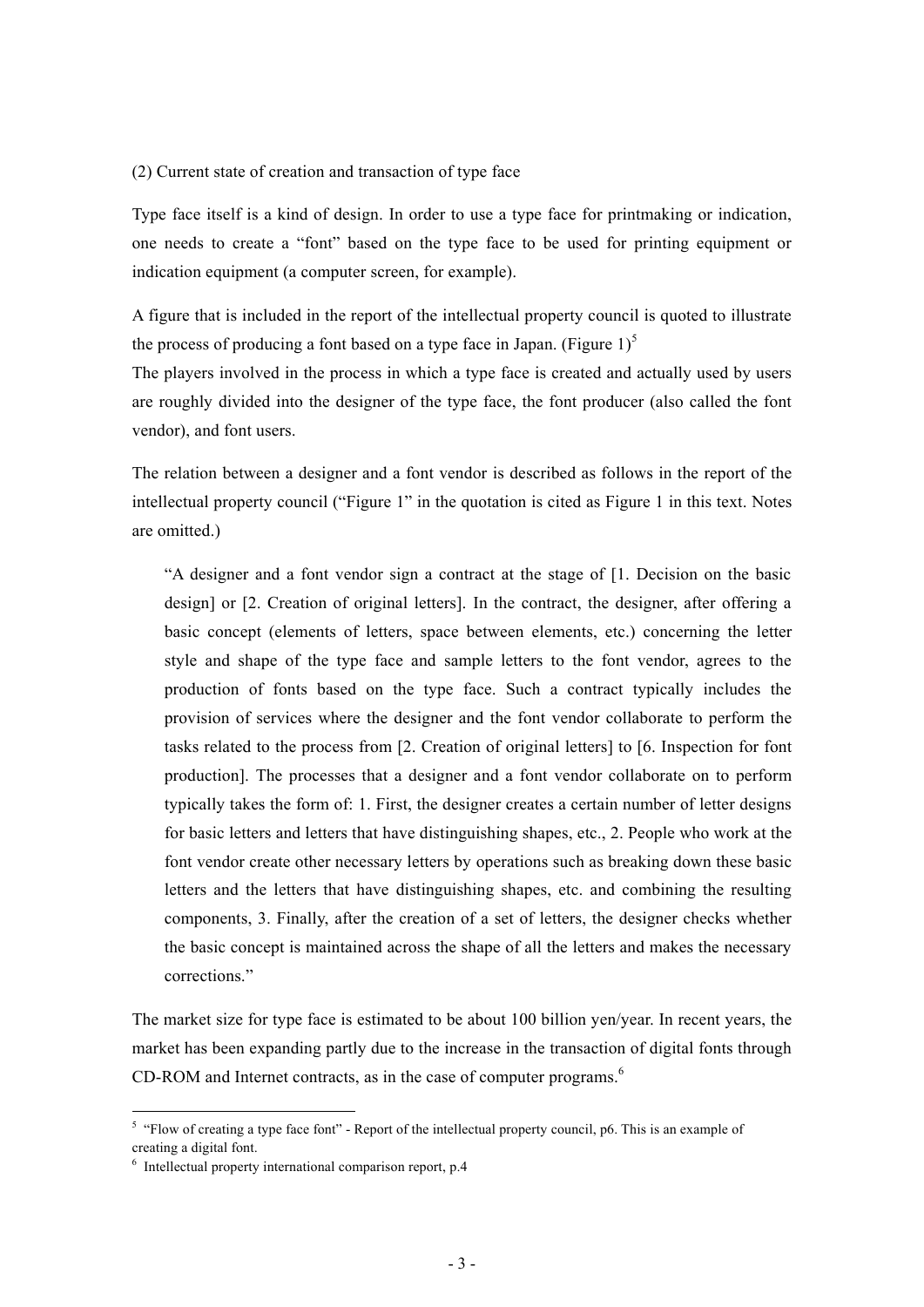|                                                                                                                                                                                                                                                                                                                                                                                                                                                                                                                                                    | Original idea                     |
|----------------------------------------------------------------------------------------------------------------------------------------------------------------------------------------------------------------------------------------------------------------------------------------------------------------------------------------------------------------------------------------------------------------------------------------------------------------------------------------------------------------------------------------------------|-----------------------------------|
| 1. Decision on the basic design                                                                                                                                                                                                                                                                                                                                                                                                                                                                                                                    |                                   |
| 1.1.<br>Creation of samples (Proposal of a basic concept from the designer)<br>Decision on the basic concept concerning the style and shape of letters<br>$1-2.$<br>Decision on the balance among kanji, hiragana, katakana, European fonts, and numerals<br>$1-3.$                                                                                                                                                                                                                                                                                |                                   |
|                                                                                                                                                                                                                                                                                                                                                                                                                                                                                                                                                    | Basic concept                     |
| 2. Creation of original letters [1000 to 2000 characteristic letters, etc. Varies depending on the vendor]                                                                                                                                                                                                                                                                                                                                                                                                                                         |                                   |
| Development of characteristic letters based on the basic concept<br>$2-1$ .<br>- They may be drawn by hand or created directly on a computer<br>- Ming-style, gothic, etc. $\rightarrow$ operation may be divided into tasks for multiple persons<br>- Hand-written letters, etc. are unfit for the division of work by multiple persons                                                                                                                                                                                                           |                                   |
|                                                                                                                                                                                                                                                                                                                                                                                                                                                                                                                                                    | Basic design                      |
| 3. Digitalization *only if the operation in 2 is done by hand                                                                                                                                                                                                                                                                                                                                                                                                                                                                                      |                                   |
| Original letters developed in 2 are digitalized using a scanner.<br>$3-1.$                                                                                                                                                                                                                                                                                                                                                                                                                                                                         |                                   |
| 4. Creation of digital data of letters [all letters for which font is to be produced]                                                                                                                                                                                                                                                                                                                                                                                                                                                              |                                   |
| Development of common letter parts<br>$4-1.$<br>Creation of digital data of individual letters<br>$4-2.$                                                                                                                                                                                                                                                                                                                                                                                                                                           |                                   |
| Preliminary examination to avoid errors at the stage of font production<br>$4-3.$                                                                                                                                                                                                                                                                                                                                                                                                                                                                  |                                   |
| 5. Design examination/correction                                                                                                                                                                                                                                                                                                                                                                                                                                                                                                                   |                                   |
| Examination to ensure that the shapes of individual characters are consistent with the basic design<br>$5-1$ .<br>$5-2.$<br>Examination to ensure that hen and tsukuri (components of kanji) are uniform in appearance<br>Examination of the balance of design when characters are used in text composition.<br>$5-3.$<br>a. Adjustment of the color and size of kanji, hiragana, katakana, letters, numerals, and symbols<br>b. Adjustment of character spacing and positional relationship in horizontal typesetting and vertical<br>typesetting | Design for commercialization      |
| 6. Examination for font production                                                                                                                                                                                                                                                                                                                                                                                                                                                                                                                 |                                   |
| Comparative check of the lines of characters with the standard order<br>$6-1.$<br>$6-2.$<br>Check and correction of errors in font production<br>Test in the use environment<br>$6-3.$<br>7. Creation of digital data for family fonts [about 8,500 to 23,000 characters]                                                                                                                                                                                                                                                                          |                                   |
| 8. Design examination/correction [same as in 5]                                                                                                                                                                                                                                                                                                                                                                                                                                                                                                    |                                   |
| 9. Examination for font production [same as in 6]                                                                                                                                                                                                                                                                                                                                                                                                                                                                                                  |                                   |
| 10. Release/sales of the font                                                                                                                                                                                                                                                                                                                                                                                                                                                                                                                      |                                   |
|                                                                                                                                                                                                                                                                                                                                                                                                                                                                                                                                                    | Completion of an article for sale |
| 11. Release and sales of family fonts                                                                                                                                                                                                                                                                                                                                                                                                                                                                                                              |                                   |
|                                                                                                                                                                                                                                                                                                                                                                                                                                                                                                                                                    | Completion of an article group    |
| 12. Revision/addition of missing characters                                                                                                                                                                                                                                                                                                                                                                                                                                                                                                        |                                   |

Figure 1 Flow of type face/font creation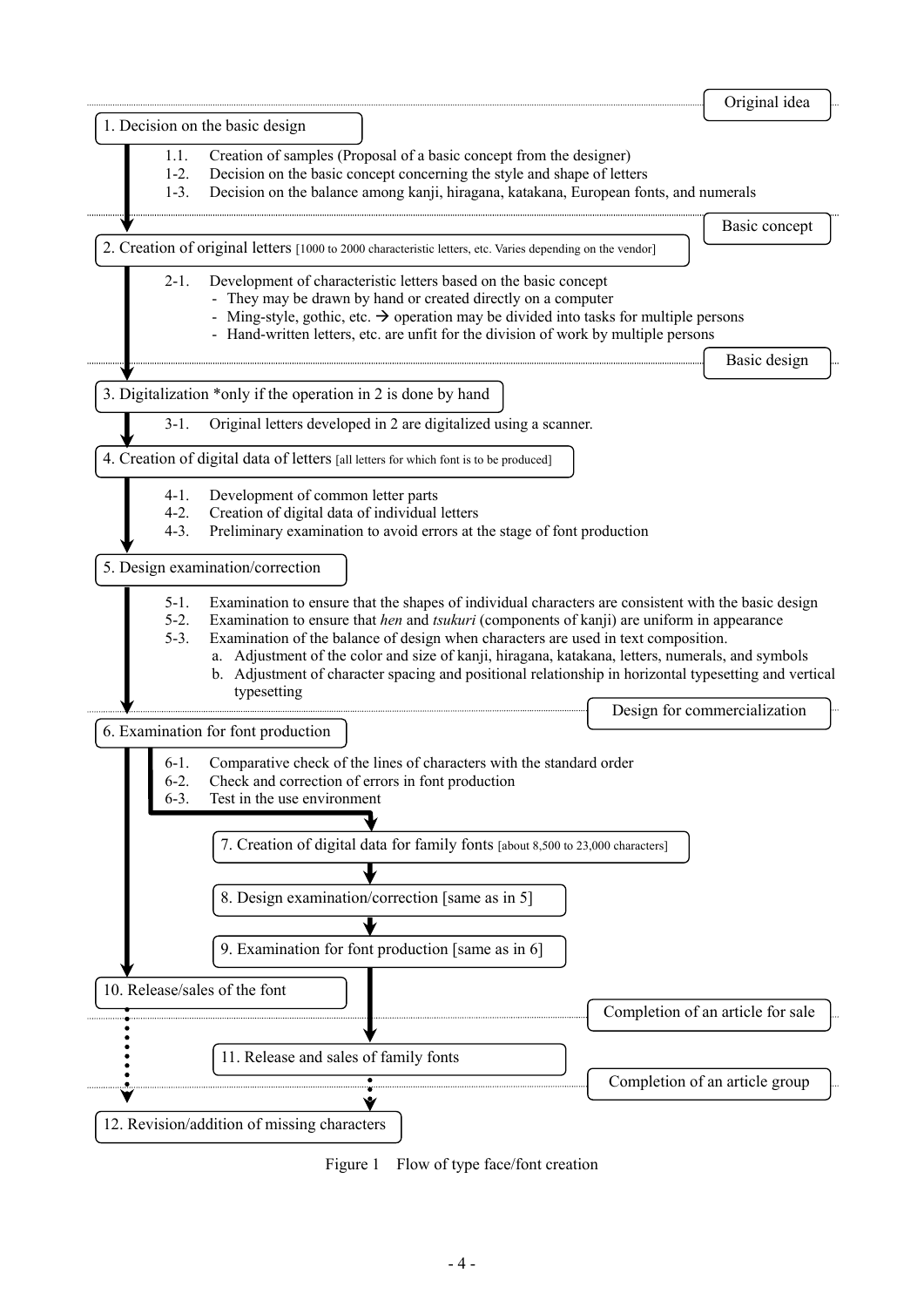#### 3. Legal protection of type faces (general theory)

#### What is the need for the legal protection of type faces?

First, the actual need for protection is roughly described as follows. Historically, the protection of type faces did not matter a great deal because the production of printing letters themselves required significant cost and their imitation was economically and technically difficult. With the development of technology, however, their imitation became a subject of discussion and the need of a convention for type-face protection has been internationally called for since the 1950s, as described below. In Japan, the legal protection of type face became an issue in the 1960s. The spread of digital technology made the imitation of type face dramatically easier, causing more serious problems for some business operators. Whether or not there is a practical need for protecting type face by society as a whole should be decided with consideration given to the characteristics of type face as well as the merits and drawbacks of its protection.

#### Theoretical rationale of the protection of type face

-

Type face is a product of the intellectual creation activities of its creator. If we uphold the natural law that a right similar to a property right should be naturally granted to an individual for a product of his/her intellectual creation activity, it is natural that the creator of a type face would be granted an exclusive right to use the type face. Today, however, the simple natural law described above is not supported as the grounds of a system for the protection of products of intellectual creation activities (namely, intellectual property laws). The system is commonly understood as a legal system artistically established for certain policy purposes (encouragement of creation or invention, for example). Such a system provides protection not to all products of intellectual creation activities but only to those that fulfill legal requirements such as novelty and creativity upon consideration of the merit of providing them with protection as opposed to allowing their free use. Consequently, when discussing the protection of type faces as a product of intellectual creation activities, concrete examination is required on the possible positioning as a protection subject in the framework of the existing intellectual property system, or, if protection within the existing framework is difficult, whether or not type face should be protected under a new system and under what requirements.

The creation of type face is a kind of investment activity and requires significant time and  $cost<sup>7</sup>$  If society as a whole intends to maintain or promote a certain type of investment activity,

 $<sup>7</sup>$  The result of a questionnaire survey carried out recently in Japan shows that one style of type face (with an</sup>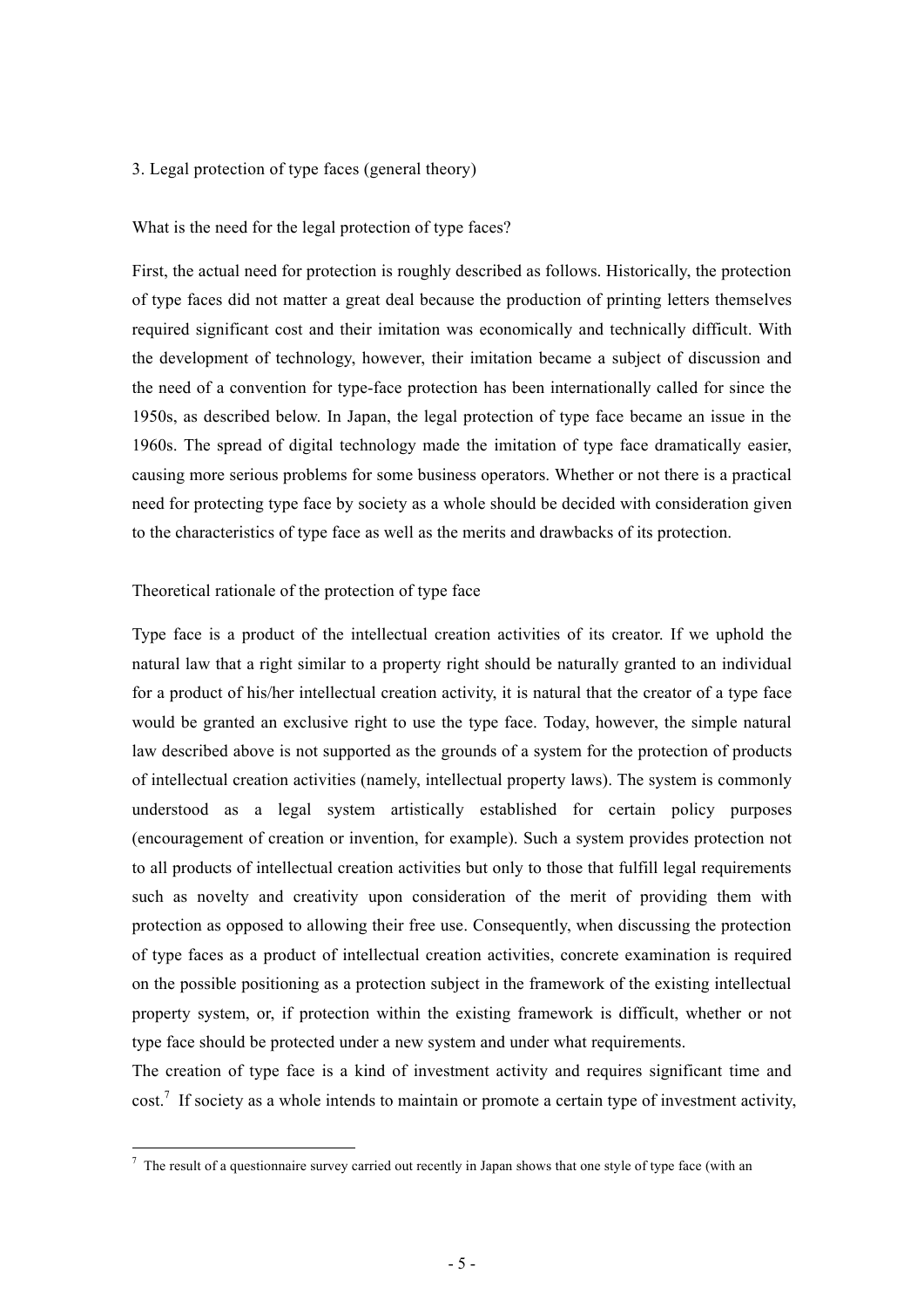#### 3. Legal protection of type faces (general theory)

#### What is the need for the legal protection of type faces?

First, the actual need for protection is roughly described as follows. Historically, the protection of type faces did not matter a great deal because the production of printing letters themselves required significant cost and their imitation was economically and technically difficult. With the development of technology, however, their imitation became a subject of discussion and the need of a convention for type-face protection has been internationally called for since the 1950s, as described below. In Japan, the legal protection of type face became an issue in the 1960s. The spread of digital technology made the imitation of type face dramatically easier, causing more serious problems for some business operators. Whether or not there is a practical need for protecting type face by society as a whole should be decided with consideration given to the characteristics of type face as well as the merits and drawbacks of its protection.

#### Theoretical rationale of the protection of type face

-

Type face is a product of the intellectual creation activities of its creator. If we uphold the natural law that a right similar to a property right should be naturally granted to an individual for a product of his/her intellectual creation activity, it is natural that the creator of a type face would be granted an exclusive right to use the type face. Today, however, the simple natural law described above is not supported as the grounds of a system for the protection of products of intellectual creation activities (namely, intellectual property laws). The system is commonly understood as a legal system artistically established for certain policy purposes (encouragement of creation or invention, for example). Such a system provides protection not to all products of intellectual creation activities but only to those that fulfill legal requirements such as novelty and creativity upon consideration of the merit of providing them with protection as opposed to allowing their free use. Consequently, when discussing the protection of type faces as a product of intellectual creation activities, concrete examination is required on the possible positioning as a protection subject in the framework of the existing intellectual property system, or, if protection within the existing framework is difficult, whether or not type face should be protected under a new system and under what requirements.

The creation of type face is a kind of investment activity and requires significant time and  $cost<sup>7</sup>$  If society as a whole intends to maintain or promote a certain type of investment activity,

 $<sup>7</sup>$  The result of a questionnaire survey carried out recently in Japan shows that one style of type face (with an</sup>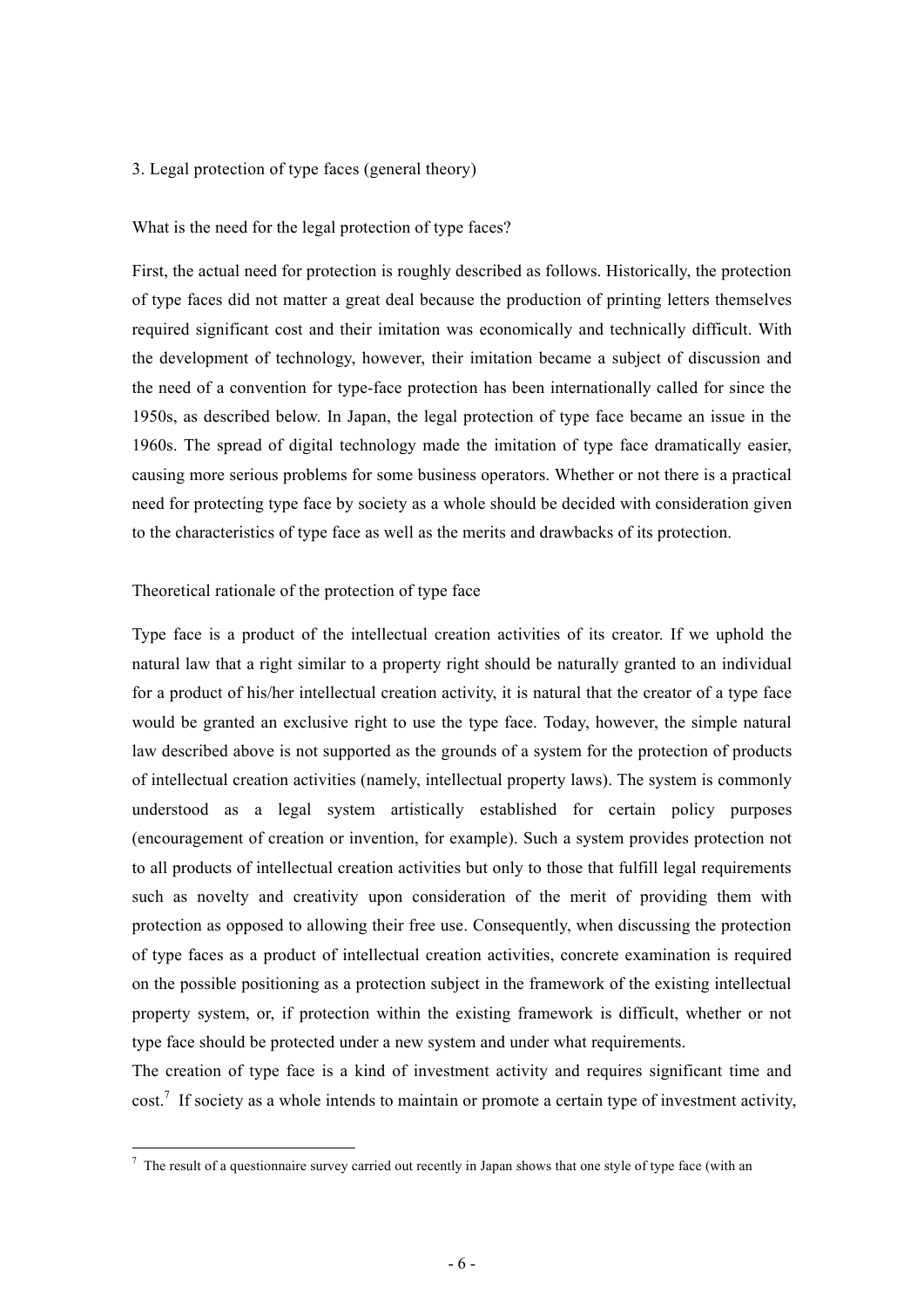the Vienna Agreement for the Protection of Type Faces and Their International Deposit<sup>9</sup> at a diplomatic conference held in Vienna in June 1973.

The Vienna Agreement established the definition of concepts including type face and obliged the contracting parties to protect type face by establishing a special domestic deposit system, utilization of a deposit system based on the design law, and/or applying the copyright law (Article 3 of the agreement). Requirements of type face to be protected were novelty and/or originality (see Article 7 of the agreement). Protection was to be provided by granting a prohibitive right against the production of a duplicate (including those with a slight change) and the distribution or import of duplicates (see Article 8 of the agreement).

The Vienna Agreement came into effect by the ratification or approval of accession of five countries (see Article 35 of the agreement). Ten countries ([West] Germany, France, the UK, Italy, Holland, Switzerland, Yugoslavia, Luxemburg, San Marino, and Hungary) signed the agreement but only two countries (Germany and France) ratified the agreement and it was terminated without coming into effect.

After the Vienna Agreement, there has been no multilateral treaty that includes a provision to require the protection of type faces. However, the INTERNATIONAL CLASSIFICATION FOR INDUSTRIAL DESIGNS under the Locarno Agreement concerning the Classification for Design includes 18-03 TYPE AND TYPE FACE in type 18 (printing/business machines), for example, suggesting that it assumes that the protection of type faces is possible under the design system.

#### (2) The United States

-

The understanding in the United States is that type face can be protected by design patent.<sup>10</sup> Type face has been historically protected by design patents as a design of type font that is a tangible entity. Indeed, the first design patent was granted to a printing type in 1842. In addition, digital fonts are also recognized as the subject of protection by design patents.<sup>11</sup>

<sup>9</sup> Among literature written in Japanese on the Vienna Agreement, Chapter 3 of *The Legal Protection of Type Faces and Copyright* written by Oie Shigeo, Seibundo, 2000 provides a detailed description.

 $10$  See the intellectual property international comparison report, pp.15f. Report of the intellectual property council, p.19f

<sup>&</sup>lt;sup>11</sup> Adobe Systems Inc. v. Southern Software Inc., 45 USPQ2d 1827 (N.D. Cal. 1998). MPEP (Manual of Patent Examining Procedure), which is the examination guideline of the USPTO, states: "1504.01(a) Computer-Generated Icons [R-5] III. TREATMENT OF TYPE FONTS Traditionally, type fonts have been generated by solid blocks from which each letter or symbol was produced. Consequently, the USPTO has historically granted design patents drawn to type fonts. USPTO personnel should not reject claims for type fonts under 35 U.S.C. 171 for failure to comply with the 'article of manufacture' requirement on the basis that more modern methods of typesetting. including computer-generation, do not require solid printing blocks."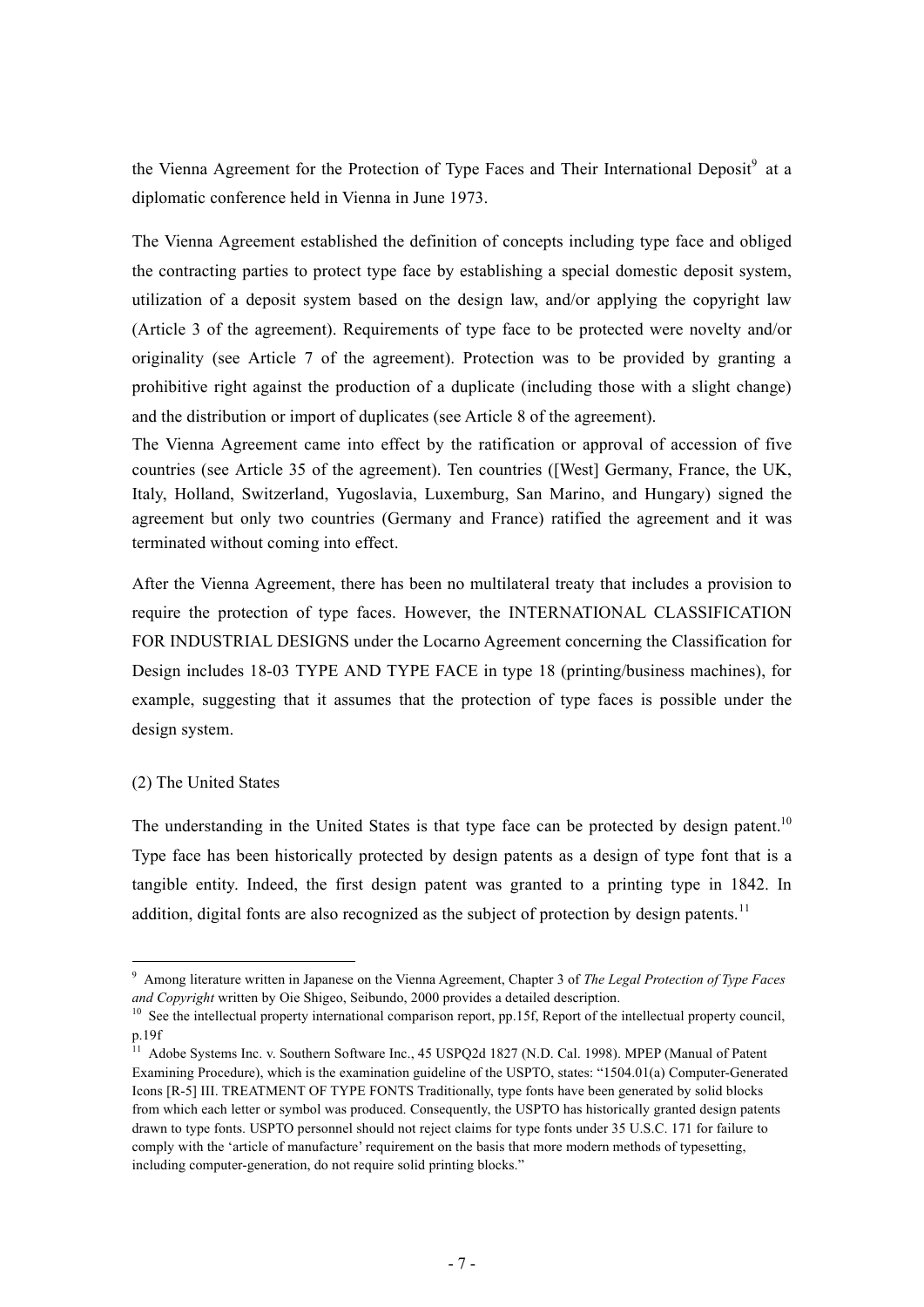It is of note, however, that protection by copyright is denied in principle.<sup>12</sup> Namely, whether or not type face could be protected as a work became an issue when establishing the Copyright Law of 1976 and a report of the House Judiciary Committee stated that it had examined the possibility of protection but its conclusion was postponed. 13 Discussion on this matter continued later but in a lawsuit concerning the Copyright Office's rejection of an application for copyright registration of a type face, a federal appellate court supported the judgment of the Copyright Office stating that type face did not fall under a work of art to be protected under the Copyright Law.<sup>14</sup> Current Copyright Office Rules establish that "type face as type face" is not protected by copyright and is not eligible for registration.<sup>15</sup> There is a possibility for digital fonts to be protected as a program by copyright and some precedents have confirmed this possibility. $16$ 

(3) The European Union (EU)

Type face is protected under design systems in the European Union (EU). Namely, within the EU's borders, the Community Design Directive (Directive 98/71/EC of the European Parliament and of the Council of 13 October 1998 on the legal protection of designs) was issued and harmonization between the design systems of member countries was promoted. The directive covers design concerning "products" for their protection and stipulates that "products" include type face.<sup>17</sup>

In addition, the Community Design Regulation (Council Regulation (EC) No 6/2002 of 12 December 2001 on Community Designs) was laid down to establish a unified design system across the EU. This regulation also stipulates that the (design) of type face is protected following the Community Design Directive.<sup>18</sup>

Based on the directive and the regulation, type face is protected in the EU by the community

<sup>(</sup>http://www.uspto.gov/web/offices/pac/mpep/mpep.htm, last visited on January 5, 2009.)<br><sup>12</sup> 1-2 Nimmer on Copyright §2.15; ROBERT A. GORMAN & JANE C. GINSBURG, COPYRIGHT: CASES<br>AND MATERIALS 250 (7<sup>th</sup> ed. 2006).

<sup>&</sup>lt;sup>13</sup> "The Committee has considered, but chosen to defer, the possibility of protecting the design of type faces."

<sup>14</sup> *Eltra Corp. v. Ringer,* 579 F.2d 294 (4th Cir. 1978).<br>
<sup>15</sup> 37 CFR § 202.1(e).<br>
<sup>16</sup> *Adobe Systems Inc. v. Southern Software Inc.*, 45 USPO2d 1827 (N.D. Cal. 1998).

<sup>&</sup>lt;sup>17</sup> Article 1 (Definitions) (b) "product" means any industrial or handicraft item, including inter alia parts intended to be assembled into a complex product, packaging, get-up, graphic symbols, and typographic type faces, but excluding computer programs. (underline is by the quoter)

<sup>&</sup>lt;sup>18</sup> Article 3 (Definition) (b) "product" means any industrial or handicraft item, including inter alia parts intended to be assembled into a complex product, packaging, get-up, graphic symbols, and typographic type faces, but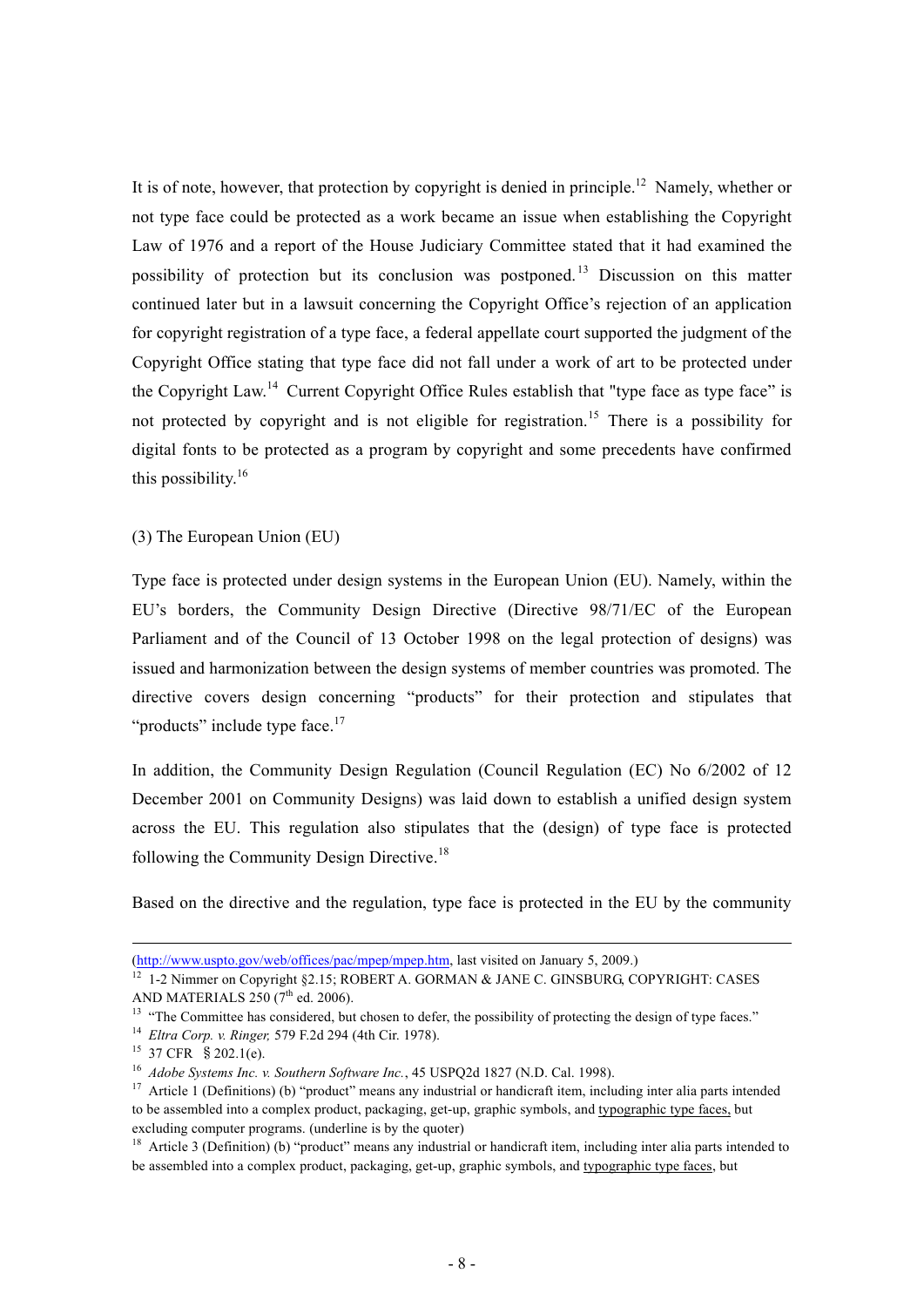design systems (registered design system and unregistered design system) that are common systems and individual design systems of the member countries.<sup>19</sup>

Some EU member countries had protected type face under a system other than design before the issuance of the Community Design Directive. In the UK, for example, type face may also be protected by copyright.<sup>20</sup> Germany had a system to protect novel and original type face from unauthorized reproduction and distribution for 25 years based on the law concerning the Vienna Agreement for the Protection of Type Faces and Their International Deposit (Type-Face Law) that was promulgated and implemented in 1981 in the former West Germany. The understanding in Germany is that highly decorative type face might be protected by copyright. $21$ 

#### 5. Protection of type faces in Japan

#### (1) Introduction

-

This chapter examines the current state and future prospects of type-face protection in Japan. The current state will be described after a brief overview of the related systems in Japan.

In past legal cases concerning type-face protection in Japan, the issue was the protection under the Copyright Law, the Unfair Competition Prevention Law, or the General Tort Law (Civil Code). In addition, the government is examining the appropriateness of its protection under the Design Law.

The dominant interpretation at the present time is that type face might be protected as a work but requirements to qualify as a work are very strict and therefore only exceptional cases will fulfill them and receive protection. Protection under the Unfair Competition Prevention Law is no different. Depending on the facts of the situation (features of the type face, mode of act on the side of the infringer, etc.), an act concerning a type face of another person may constitute a tort against the person leading to a tort responsibility. However, there is little possibility to register a type face under the Design Law of Japan, practically excluding protection under the Design Law.

<sup>&</sup>lt;sup>19</sup> However, because computer programs are deemed not to be included based on the definition of "product" in the Community Design Directive and the Community Design Regulation, digital data of type face (including digital font as digital data) is not protected as design. Digital data might be protected as a program by copyright. See the report of the intellectual property council, p.26.<br><sup>20</sup> See the intellectual property international comparison report, p.37f.

 $21$  See the intellectual property international comparison report, p.68f.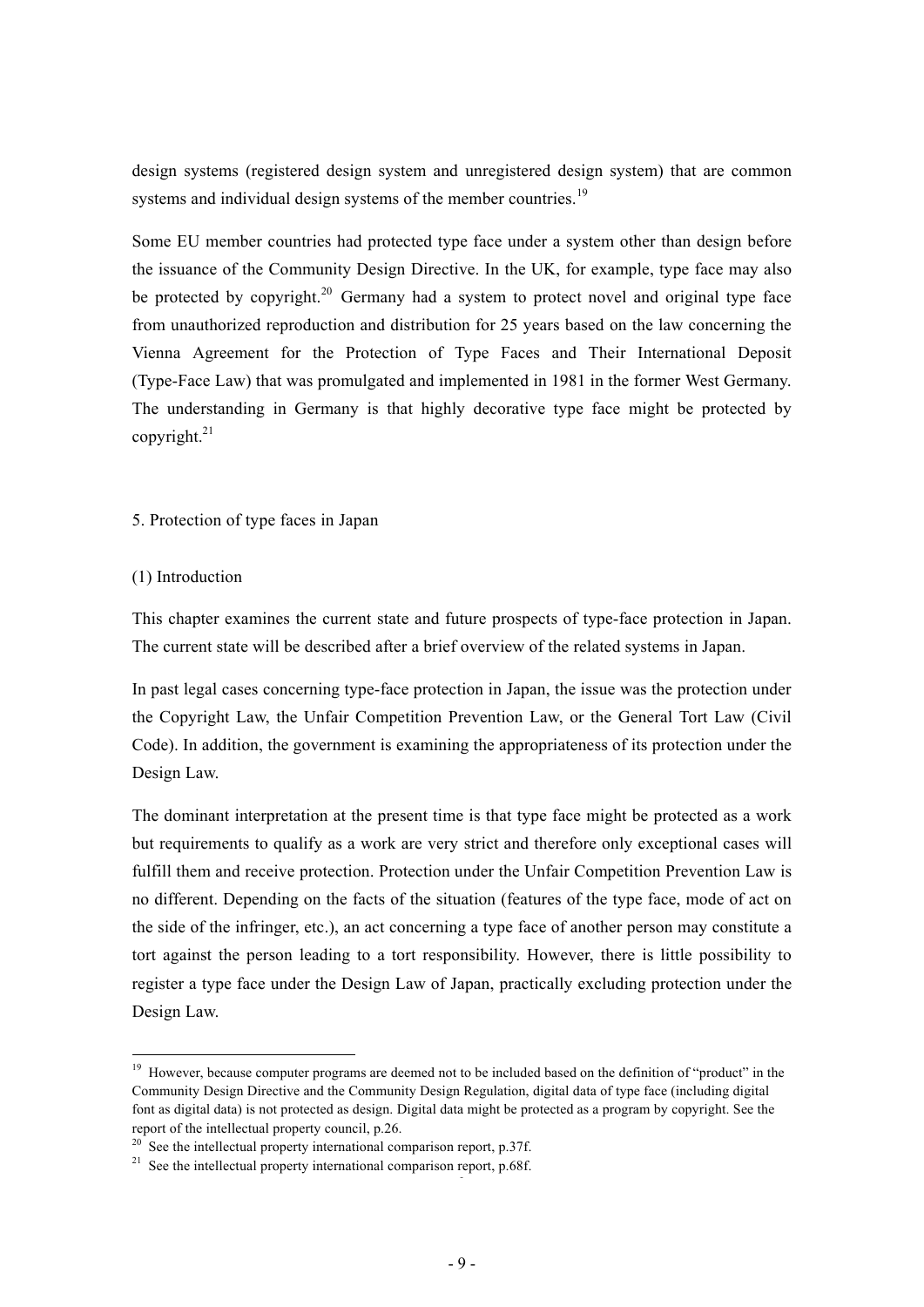In this way, type face may be protected as intellectual property only in exceptional cases and type face is not subject to protection in general under the current laws of Japan. The Japanese government has been considering whether it can leave this state as it is or if a new legislative response is required. At present, the government has not reached the conclusion that new legislative measures are needed and such measures are unlikely to be taken in the foreseeable future. However, consideration will continue to be given to the need for measures to protect type face.

(2) Outline of the related systems and the trend of type-face protection

Next, let us look at the outline of each system that is related to type-face protection in Japan and the protection trend.

Because Japan is a party of major conventions concerning the intellectual property system including the Paris Convention, the Berne Convention, and the WTO Agreement (TRIPS Agreement), the intellectual property legislation of Japan is not much different from that of major countries in the world. Below Japanese systems related to the issue of type face, with a focus on their features will be described.

Further, court cases will be introduced where the application of the individual systems to type-face protection was contended and then discussed with regard to trends in discussions on the possibility of protection.

#### (I) Copyright system

-

#### a. Brief overview of the system

In the Japanese Copyright Law, work means "a production in which thoughts or sentiments are expressed in a creative way and which falls within the literary, scientific, artistic, or musical domain" (Article 2-1 (i) of the Copyright Law). A person who creates the work is an author (Article 2-1 (ii)). Authors shall initially enjoy moral rights and copyright (Article 17). The moral rights of authors include the right to make the work public (Article 18-1), the right to determine the indication of the author's name (Article 19-1), and the right to maintain the integrity (Article 20-1)<sup>22</sup> in principle. Copyright includes the right of reproduction (Article 21)

 $22$  In addition, certain acts are deemed to infringe the moral rights of the author based on Article 113 of the Copyright Law.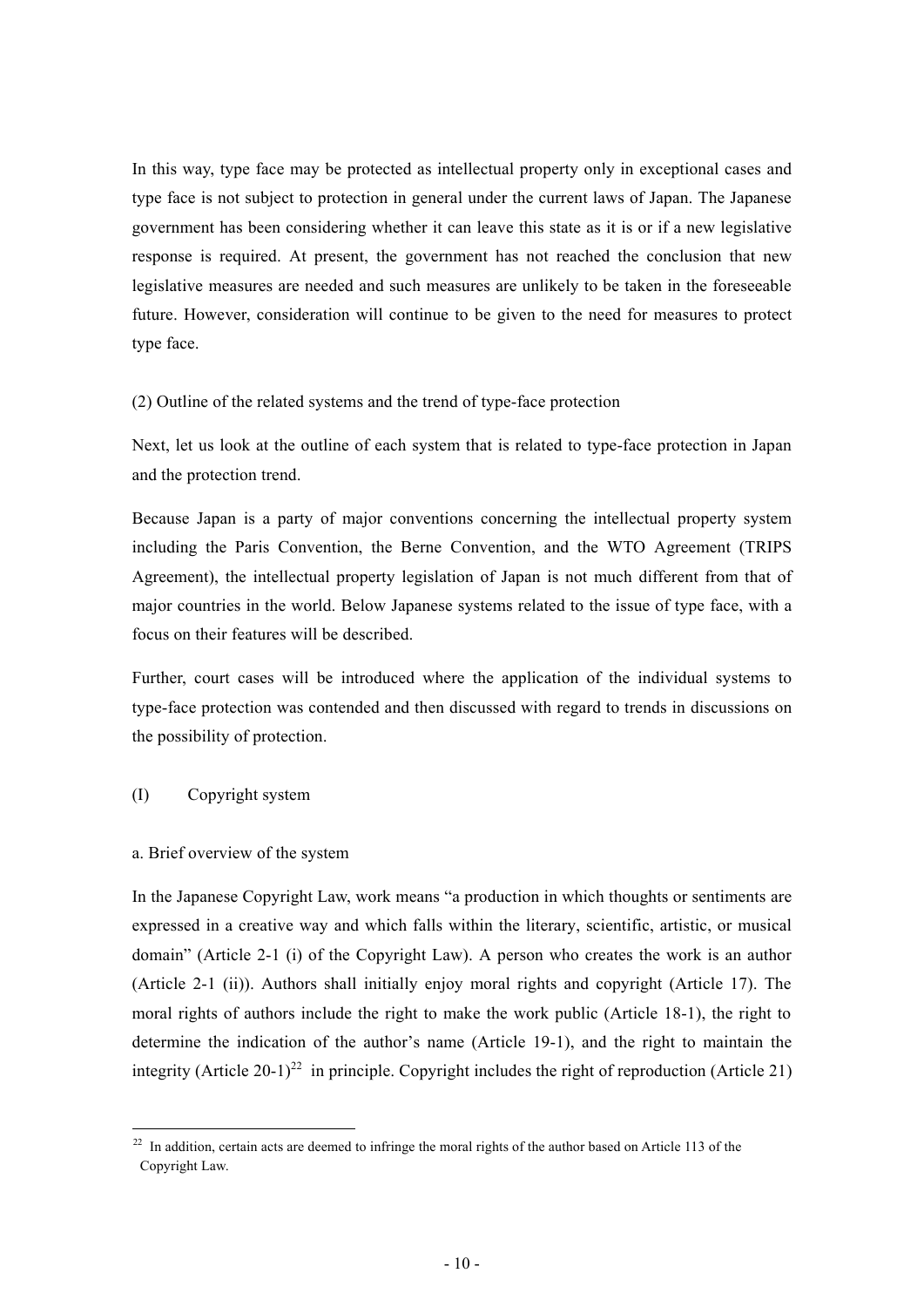and the right of performance (Article 22). The duration of copyright is fifty years after the death of the author of the publication of the work in principle (70 years for a cinematographic work). If the moral rights of the author or a copyright is infringed, the right holder may seek an injunction (Article 112), demand compensation for damage (Article 709 of the Civil Code), demand measures for restoration, etc. of honor (Article 115), and/or obligation to return unjust enrichment (Article 703 of the Civil Code). Criminal penalties are also provided (Article 119 and below). In Japan, civil remedy against general torts is limited to compensation for damage in principle. An important feature of the intellectual property system is that an injunction is possible against an infringement of an intellectual property right.

What is especially controversial in relation to type-face protection is the concept of work. In general terms, the definition of work is as quoted above. The dominant interpretation in practice is: "thoughts or sentiments" indicate overall human mental activities and "expressed in a creative way" does not demand creativity in a strict sense or absence of similar examples but it is sufficient if the author's individuality is visible in the external expression of "thoughts or sentiments" in some form and "falls within the literary, scientific, artistic, or musical domain" indicates the overall products of intellectual and cultural mental activities.<sup>23</sup>

In terms of this general concept of work, there is controversy on how to treat so-called applied art. Applied art is a concept related to pure art. It refers to an article of utility to which a sense and technique of pure art is applied. Article 2 (2) stipulates that "'artistic work' includes a work of crafts of artistic value (*bijutsukougeihin*)." A work of crafts of artistic value here refers to practical items that are produced in a very small amount but whether or not applied art other than works of crafts of artistic value fall under artistic work is not clear from the provisions of the Copyright Law.

The copyrightability of applied arts other than works of crafts of artistic value becomes an issue against the background of the relation to the design system. Namely, the shape, pattern, etc. of mass-produced practical items, industrial articles in other words, may be protected by design right under the Design Law. However, a design right is granted only when an application is filed with the Patent Office and the design is deemed to fulfill the criteria of novelty, creativity, etc. Moreover, the duration of the right is 20 years. If the shape of practical items is also protected by the Copyright Law, the design system would rarely be used as a matter of practice, because copyright occurs automatically with the creation of a work and its

<sup>&</sup>lt;sup>23</sup> Ruling of the Tokyo High Court on February 19, 1987, Collection of Court Decisions of Intangible Property, Volume 19, No.1, p.30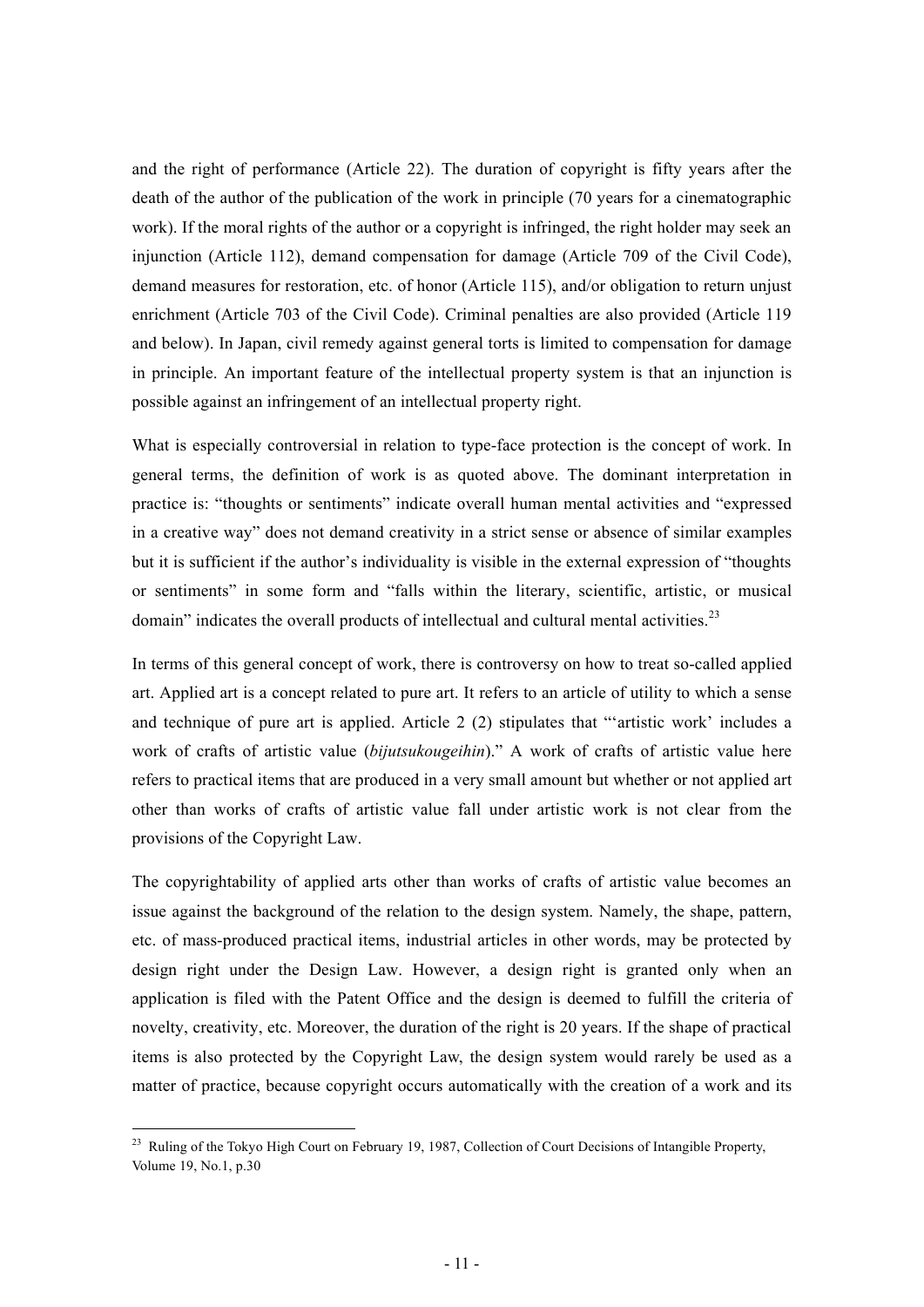duration is more than 50 years from the death of the author (or publication). One perspective is that protection by the copyright system should be limited to the scope that does not undermine the raison d'etre of the design system because the design system was established specifically for protection of industrial design. On the other hand, others advocate that because the two systems have different policy objectives (the design system aims to contribute to the development of industry whereas the copyright system to the development of culture), adjustment of the overlapping of their protection is not required if there is any.

In practice, the former opinion, namely, that the scope of the coverage of the copyright system should be limited in relation to the design system, is supported. This opinion is also predominant among theorists. From this perspective, if an applied art "exercises a high level of aesthetic expression that is deemed to fall within pure art,"<sup>24</sup> it will be protected as artistic work. In relation to the definition of work in Article 2 (1) (i) of the Copyright Law, applied art may be deemed "to fall within the artistic domain" only when it is deemed to have creativity of a higher level compared with that of ordinary works.

#### b. Court cases

When discussing the possibility of the protection of type faces under the Copyright Law, the biggest issue is whether copyrightability can be recognized. Specifically, this is the issue of whether or not type face falls within artistic works, as described above. The points here are, firstly, to what extent applied arts should be protected as work and, secondly, the pros and cons of protecting expressive media, including letters, as work.

#### Major court cases

#### (i) Yagi Bold case

-

In this case, the issue was the copyrightability of a decorative alphabet type face.

The plaintiff claimed that a type face that was a work created by the plaintiff was reproduced in a book titled *New Alphabet,* etc. written by defendant A and published by defendant B, sought an injunction, and demanded compensation for damages, claiming that this constituted copyright infringement. Examples created by the plaintiff are shown in Figure 2.

<sup>&</sup>lt;sup>24</sup> Ruling of the Kobe District Court Himeji Branch on July 9, 1979, Collection of Court Decisions of Intangible Property, Volume 11, No.2, p.371. Other than this, a large number of court rulings stated the same import. Concrete expression of the judgment criteria may be different but their import is generally the same.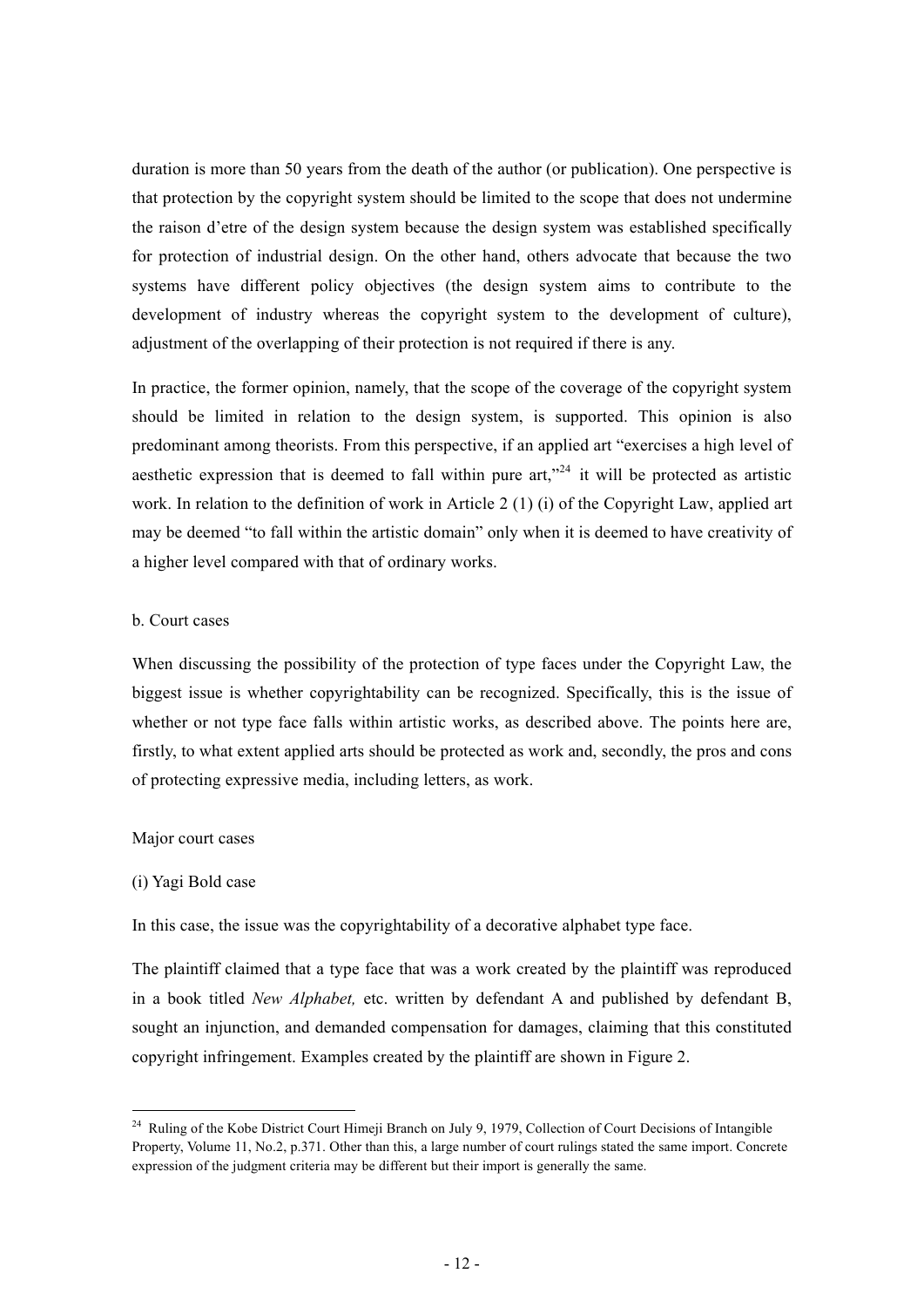Concerning the scope of artistic works, the Tokyo District Court<sup>25</sup>, which was its first instance, presented its interpretation that Article 2 (1) (i) of the Copyright Law was a provision to establish that only works of crafts of artistic value shall be treated as artistic work with the exception of pure arts, stating: "Even if we were to adopt this view [that there are articles of applied art that can be deemed as works of pure art at the same time], it is rather natural to limit the applied art works that are to be protected by the Copyright to those that are indistinguishable from works of pure art such as paintings and sculptures that are solely aimed at the expression of beauty and are the objects of normal art appreciation, as long as the intention of their production, namely, their industrial application, and their outer shape is observed objectively" and denied the copyrightability of the plaintiff's type face stating the following:

"In general, design font type is not a work of pure art that is solely aimed at the expression of beauty or an object of normal art appreciation. Namely, because letters are originally (a kind of) useful signs for communication, based on this fact, design font type is a design to add aesthetic figures to letters that have a practical function of communication and are used to perform this function, which itself means that design font type is intended for practical use."

"Among design types, type face that is designed with the aim of direct application to practical articles such as type for printing and plates for phototype setting for mass production have a distinctly direct relationship with practical articles and even when design is made to letters as abstract signs apart from the direct relationship with practical articles, there will be no difference in their nature. (The plaintiff admits that design font types fall within the domain of applied art.)"

"Copyright is sometimes recognized for [calligraphy] and [ornamental letters] and they are not different from design font type in that they are aesthetic works that use characters or letters as material. As regards calligraphy, copyright is not enjoyed simply because the characters are drawn using a writing brush. Only artistic calligraphies that are drawn solely for the purpose of the expression of beauty are protected as artistic work. Certainly characters are written in an artistic calligraphy but this is not for the purpose of fulfilling a practical function of communication but they are used solely as material for the expression of beauty. This is why they serve as objects of normal art appreciation. The same applies also to [ornamental letters]. Decorated letters that are socially called [ornamental letters] are not deemed to be works if

<sup>&</sup>lt;sup>25</sup> Ruling of the Tokyo High Court on March 9, 1979, Collection of Court Decisions of Intangible Property, Volume 11, No.1, p.114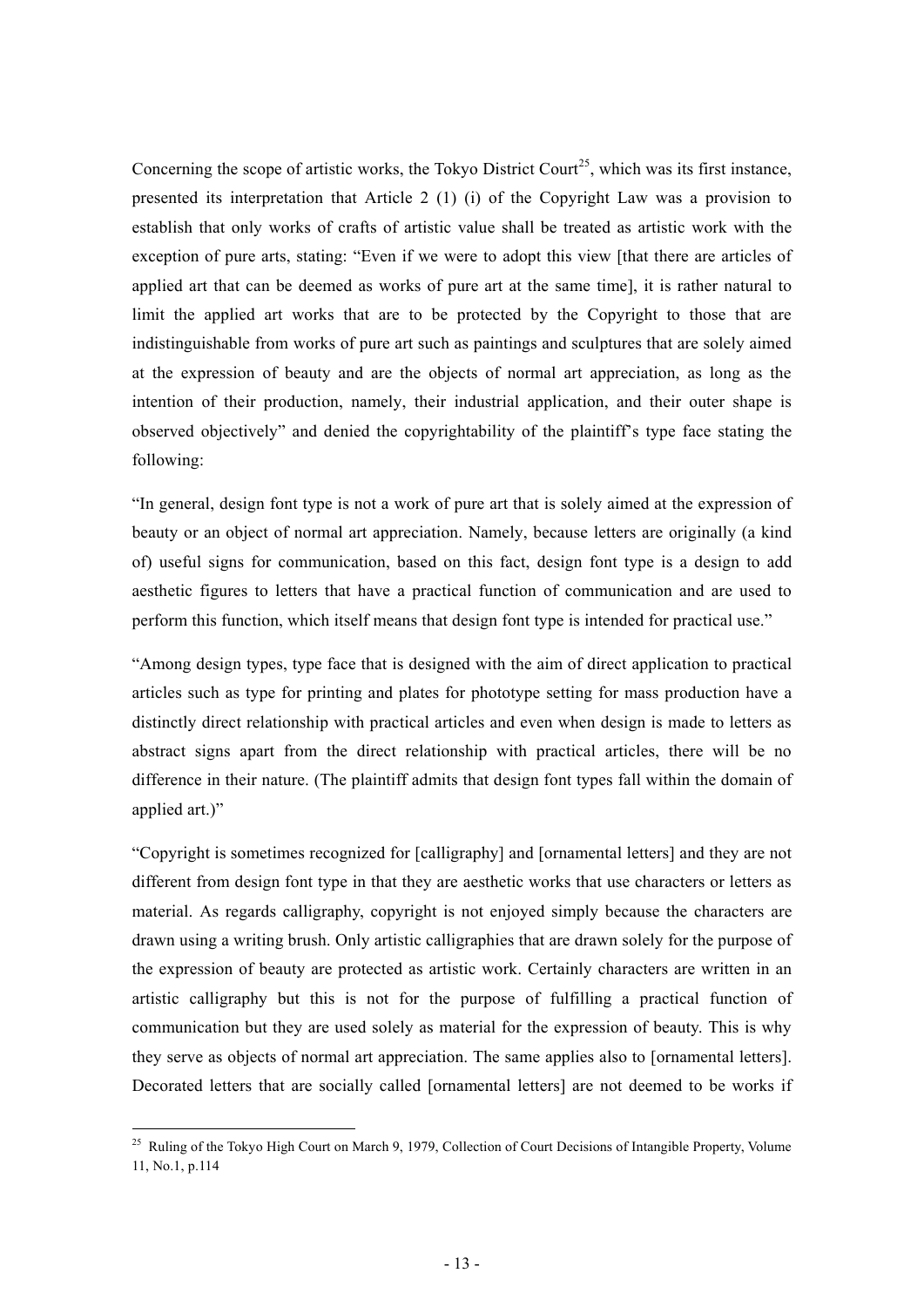they are used for text in books, etc. and function as practical signs for communication. They will be protected as an artistic work only when they reach the level of painting and serve as an object of normal art appreciation. At this level, these letters will lose their attributes as practical signs. Consequently, the fact that copyright is sometimes recognized for [calligraphy] and [ornamental letters] does not constitute a ground that a design type can be a work.

In addition, it does not require explanation that design types do not fall within works of crafts of artistic value."

The Tokyo High Court,<sup>26</sup> which was the appeal court, rejected the appeal of the case based on a judgment that might deny any possibility to recognize the copyrightability of type face.

"Letters and signs that are widely used with them ("letters, etc.") can be expressed only and solely with types that can take various forms. Letters, etc. do not exist without type. Namely, letters, etc. and types that are used for their expression are indivisible. Therefore, it is not acceptable to recognize a copyright that is an exclusive right for a font type to a specific person because this would allow the person to have an exclusive monopoly on the letters, etc. that are cultural assets to be shared by all and would exclude use by others for a long duration, as established by Copyright Law (Given that letters, etc. are originally means for communication, they will be immediately used in public and it is not probable that another person would create an identical work completely independently from them and obtain copyright, which will not change the situation of monopoly of an asset to be shared by all.)."

"However, when considering only letters, etc., even when letters are used as material, if an aesthetic creation involves thoughts or sentiments as in the case of some calligraphy works and ornamental letters and does not fulfill the practical function of communication that letters, etc. intrinsically have but serves as an object of aesthetic appreciation, copyrightability may be recognized because it does not have the primary attribute of letters, etc. as practical signs."

"It goes without saying that letters, etc. and their type style, due to their original nature, are to be used in combination as a means to compose texts that express thoughts or sentiments using various materials in forms such as size, width, and thickness and colors such as black and blue. They are indeed practical in this sense. Further, it is no surprise that practical items in general naturally include aesthetic expression in various ways. In fact, there is no doubt that types of letters, etc. that are widely used are equipped with aesthetic expression and even styles that are

<sup>&</sup>lt;sup>26</sup> Ruling of the Tokyo High Court on April 26, 1983, Collection of Court Decisions of Intangible Property, Volume 15, No.1, p.340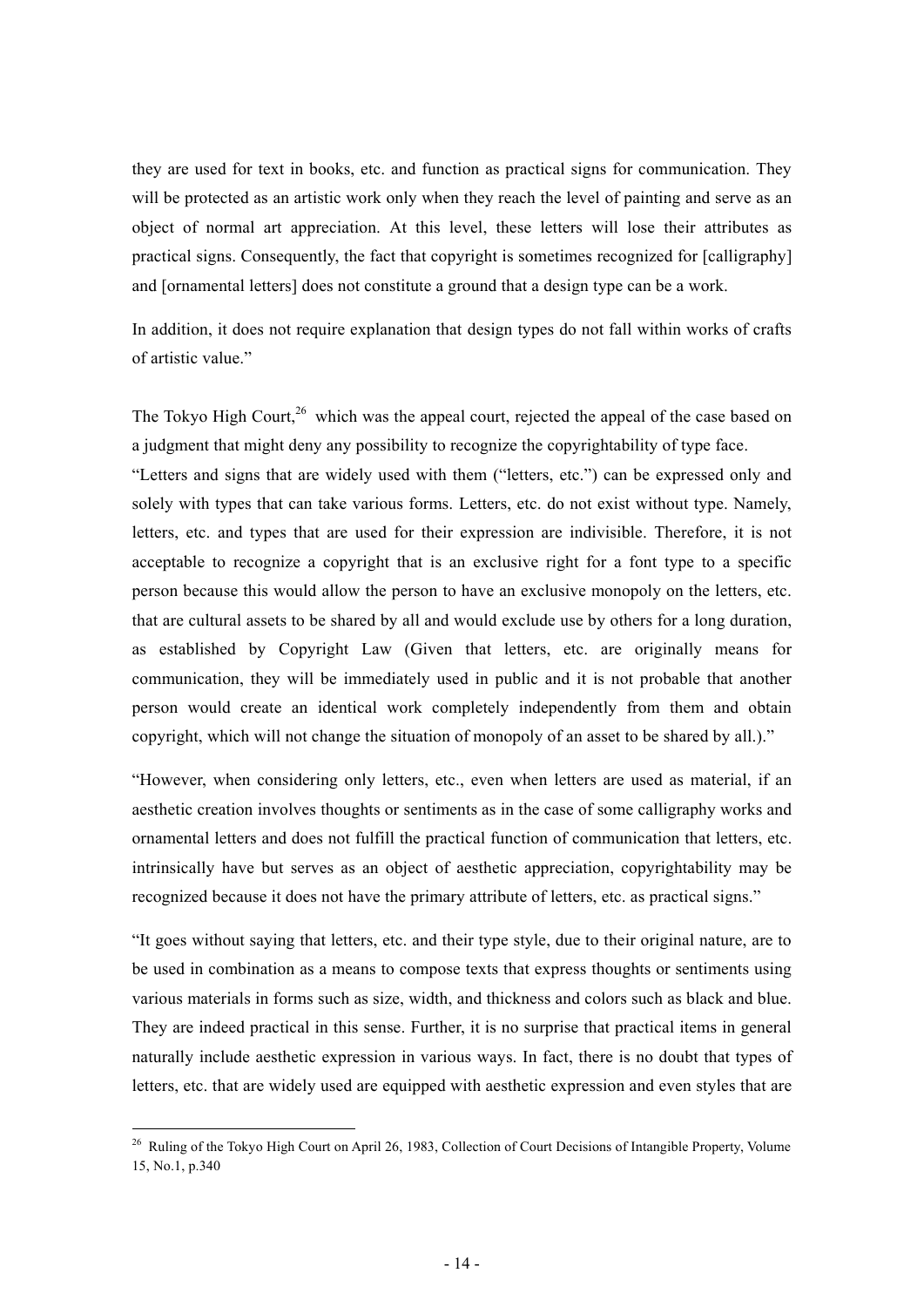created by individual persons every day are often equipped with aesthetic and creative expressions in various ways. Although aesthetic aspects depend a great deal on subjective judgment, practical items in particular naturally embody superior beauty. Copyrightability under the Copyright Law is not determined based on the degree of aesthetic value but simply on whether the subject falls within the domain of art or not. The amount of elaboration required for the creation of aesthetic expression concerning the style of letters, etc. should not be considered in the decision on copyrightability.

In the final analysis, the font type of letters, etc. should not be regarded to be a work for which exclusive rights are granted to a specific person."

"It is clear that the individual letters and sets of letters of this case are type face (font type) 'intended as a design set to serve as a means for composing texts using printmaking, typewriting, or other printing methods'. Although the individual letters of this case have a specific design, individual letters, numerals, and other signs are intrinsically expected to perform a practical function of communication through their combination. For this reason, even when there is an expression of beauty, they are subject to the intrinsic restriction that they should maintain their basic form so that they are recognized as specific letters or numerals, assuming the shared recognition among all people."

"In view of this, too, individual letters of this case cannot be deemed as aesthetic creations on the same level as paintings or sculptures as objects of art appreciation."

"Similarly, looking at the sets of letters (one set for each) objectively, each set seems to be arranged in the order of alphabets, signs, and numerals for the practical use of type face when composing texts."

"In light of this arrangement, we cannot recognize them as aesthetic creations of artistic work on the same level as paintings or sculptures as objects of art appreciation."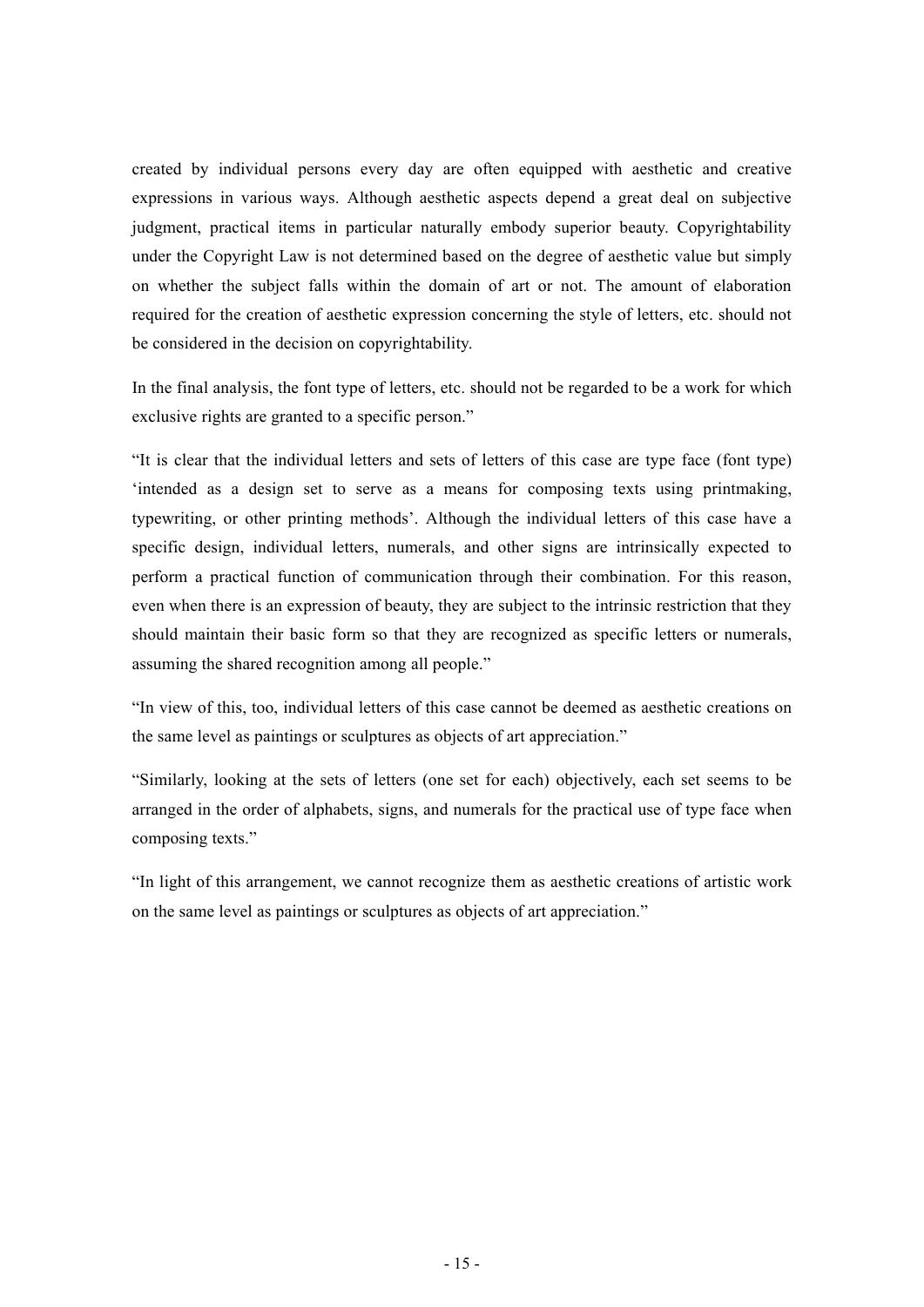

Figure 2 Type face of the plaintiff in the Yagi Bold case

(ii) Case of plates for phototype setting

-

This case involves practical type faces that are classified as Ming style and gothic. The plaintiff and the defendant were business operators that produce type faces and fonts. The plaintiff claimed that the acts of sales, etc. of type faces by the defendant infringed the plaintiff's copyright concerning the type faces and demanded confirmation of the copyright, an injunction against the acts of the defendant, compensation for damages, etc.

The Osaka District Court<sup>27</sup> denied the copyrightability of the type faces, stating the following: "If a font type of letters like those of the font types in this case are to be protected under the Copyright Law, it is acceptable to judge that it should have aesthetic creativity that is not required to be at the level of sacrificing the intrinsic communication function of the letters of this case, but not limited to easiness to read and pleasant appearance when it is used in a form that allows the letters to fulfill their intrinsic function of communication. The type itself should have aesthetic creativity that attracts the aesthetic fancy of average persons who look at it and should satisfy their aesthetic sense."

<sup>&</sup>lt;sup>27</sup> Ruling of the Osaka District Court on March 8, 1989, Collection of Court Decisions of Intangible Property, Volume 21, No.1, p.93. The plaintiff appealed but the case came to a conclusion through a settlement.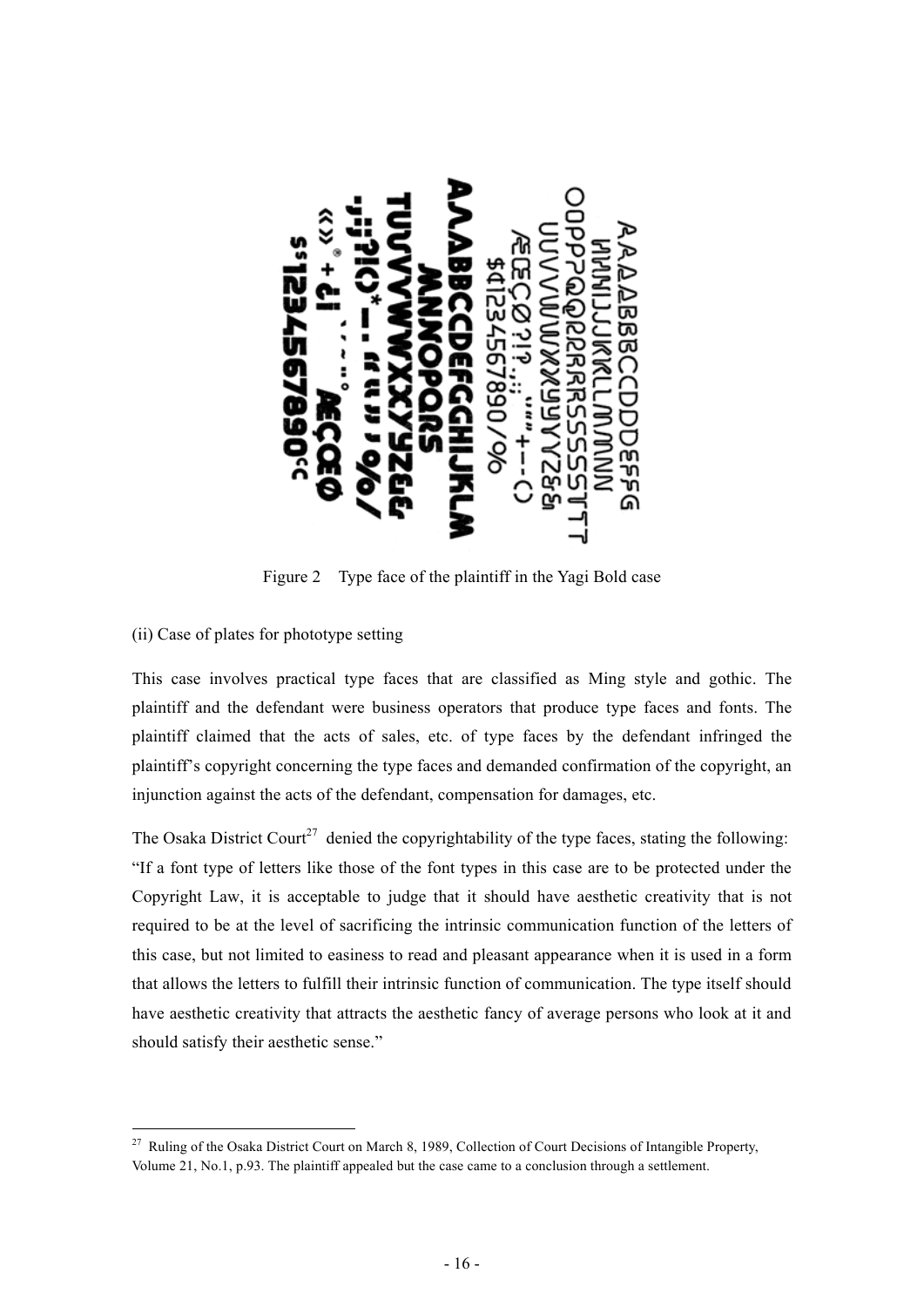"As regards the font types in this case, there is not enough material to specifically identify the content of their creativity, including how different they are from font types of printing letters and photocomposition letters of the same type created by other persons before their creation and what the unique creative design elements are that can be recognized in an overview of all of the original letters, or at least the entire set of Ming-style letters and gothic-style letters. However, by simply looking over the letters of the font types in the case included in the attached list, it is clear that they are of a very practical nature and do not have aesthetic creativity at the level described above. The copyrightability claimed by the plaintiff cannot be recognized for any of the original characters or the individual characters of this case."

The plaintiff also claimed that the act of the defendant constituted an act of tort if not copyright infringement. In this regard, the ruling stated: "If a font type for which copyrightability is not found is truly creative and is used in its entirety by another person without permission of the owner, it may be acceptable to judge that protection is possible by applying the theory of 'act of tort'" but the court denied the applicability of act of tort to this case, stating: "the content of the creativity of the font type in this case is not necessarily clear" and "although it is undeniable that the font type of the defendant is similar to that in this case, this does not necessarily lead to the conclusion that the former used the latter in its entirety."

#### (iii) Gona (NAG) type face case

This is also a case concerning a practical type face. Both the plaintiff and the defendants are distributors of fonts. The plaintiff claimed that the act of selling digital fonts by defendant A and the act of selling plates for phototype setting by defendant B infringed the plaintiff's copyright concerning his type face. He also made a subordinate claim of applicability of act of tort and demanded an injunction and compensation for damages.

The Osaka District Court,<sup>28</sup> which was the first instance, denied both the main and subordinate claims and the Osaka High Court.<sup>29</sup> which was the appeal court, supported the judgment of the first instance and rejected the appeal. The case was brought to a final court and the Supreme Court rejected the appeal, stating the following:

"Article 2 (1) (i) of The Copyright Law defines work as 'a production in which thoughts or sentiments are expressed in a creative way and which falls within the literary, scientific, artistic, or musical domain'."

<sup>&</sup>lt;sup>28</sup> Ruling of the Osaka District Court on June 24, 1997, Hanrei Times No.956 p.267

<sup>&</sup>lt;sup>29</sup> Ruling of the Osaka High Court on July 17, 1998, Civil Case Collection, Volume 44, No.7, p.2562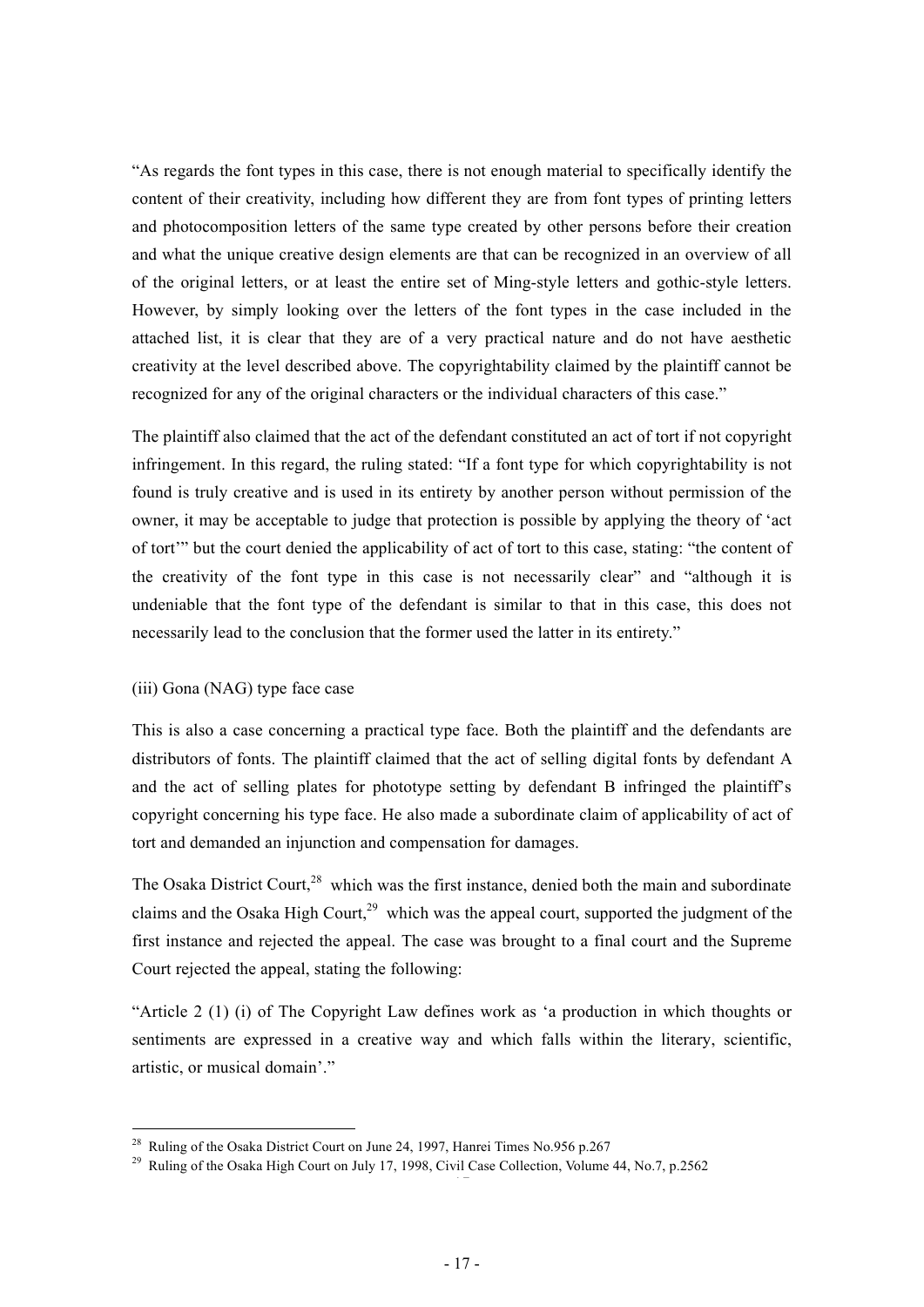"It is acceptable to judge that, for a font type for printing to fall within the works meant here, it should be equipped with such originality as to have distinguishing features compared to conventional font types for printing and with aesthetic attributes that makes the type face itself an object of art appreciation."

"If the above criterion of creativity of font types for printing is relaxed or if the beauty seen from the perspective of practical function is deemed sufficient to enjoy copyright, then the publication of novels, dissertations, etc. that use the type face for printing would require the indication of the name and the approval of the author of the font type and their reproduction would also require the approval of the holder of the copyright. This might make it impossible to produce similar font types for printing based on the existing font types or to improve them (Articles 19, 21, and 27 of the Copyright Law). This would go against the purpose of the Copyright Law, which is to secure protection of the rights of authors, while giving due regard to the fair exploitation of these cultural products, and by doing so, to contribute to the development of culture. In addition, the shape of a font type for printing is by necessity subject to certain restrictions due to the communication function of letters. If they are generally protected as work, under the country's copyright system that does not require examination or registration for the enjoyment of copyright or demand indication of copyright, copyright would be established for an endless number of type faces that have only slight differences among them, leading to complicated relations of rights and confusion."

"Looking at this point in this case, according to the original decision, a set of font types (UNAG) that includes the font type in the attached inventory (3) of the judgment of the first instance and a set of font types (MNAG: "font types of the plaintiff" together with UNAG) that includes the font type of the inventory (4) of the same were developed based on various gothic letters that had been used as font type and, although it 'aimed at being a fresh and graphical design not hitherto seen among conventional gothic letters' and was created based on the concept of being a 'noneccentric and straightforward font type with beauty and readability that is an original function of characters', it was not very different from conventional gothic designs. As such, we cannot say that the font types of the plaintiff are equipped with the originality and aesthetic attribute described above or that they fall within the work defined in Article 2 (2) (i) of the Copyright Law. Neither can we say that the font types of the plaintiff that are not equipped with the aforementioned originality and aesthetic attribute fall under 'works of applied arts' that are to be protected under the Berne Convention for the Protection of Literary and Artistic Works."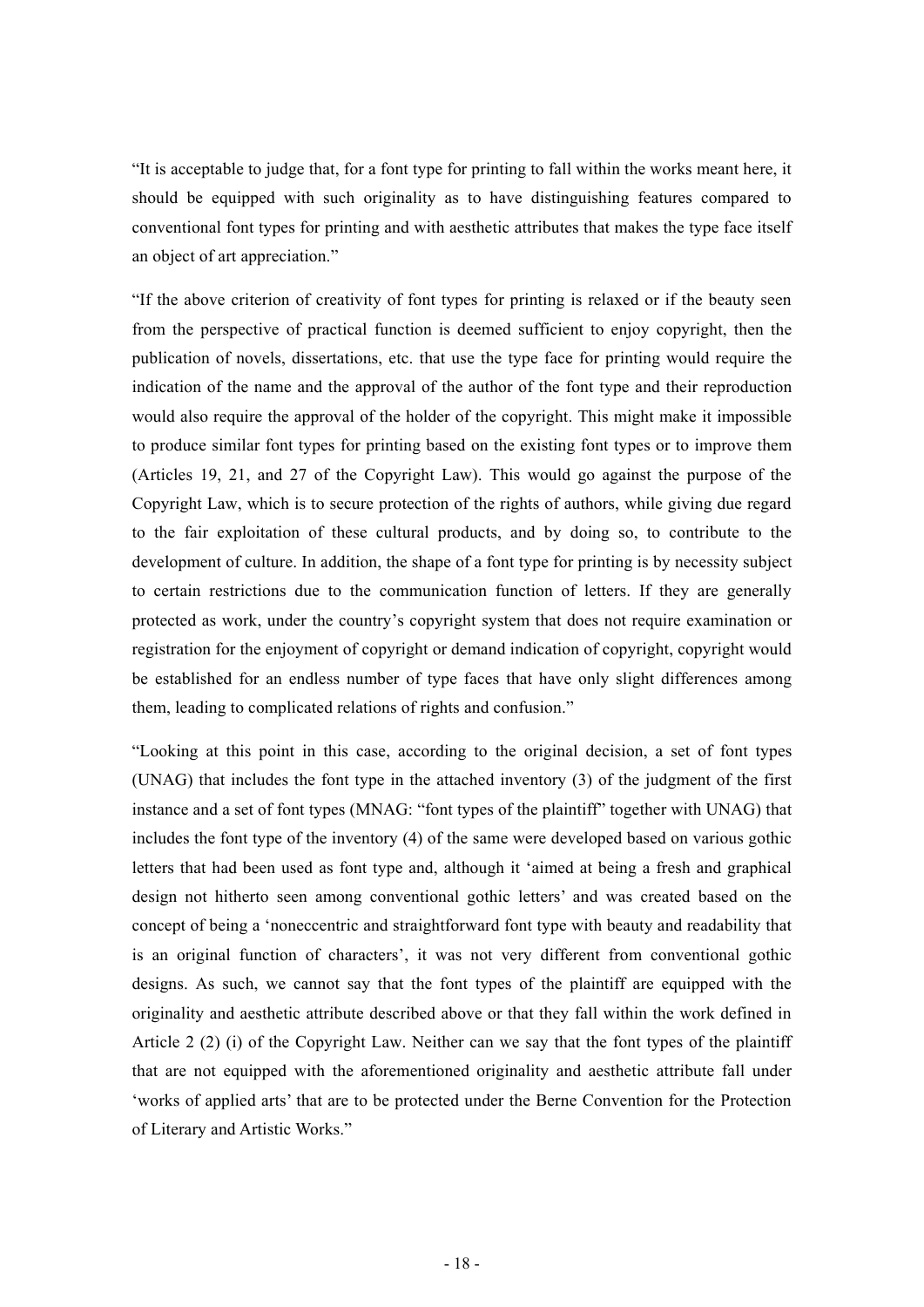This ruling is highly significant as it is the first judgment by the Supreme Court on the copyright ability of type face.

#### (iv) Cases where the protection of calligraphy as work became an issue

There have been several cases where the protection of calligraphy, not type face, have become an issue. Copyrightability has been relatively readily recognized for calligraphy that is created for aesthetic appreciation. In terms of its protection (applicability of copyright infringement), however, consideration is given to the impact that the legal protection of the shape of characters, etc. will have on expressive acts. This serves as a reference when considering the protection of type faces.

For example, a plaintiff who was a calligrapher claimed that the characters used in a signboard created and installed by the defendants infringed the copyright and moral rights of the author. In this case, the court (Tokyo District Court)<sup>30</sup> recognized copyrightability relatively readily, stating: "the calligraphy of this case can be recognized as a production in which the plaintiff expressed thoughts or sentiments in a creative way and which falls within the artistic domain and, granted that the plaintiff conducted acts such as charging a fee from the users of his calligraphy after creating it as claimed by the defendants, this does not lead to the loss of the copyrightability of the calligraphy." As regards the applicability of the infringement, however, the court stated: "Copyrightability is not found in the style of characters themselves and therefore the exclusive right of a specific person cannot be recognized here. Further, because the style of calligraphy may take many different forms even when written by one person, if an exclusive right were recognized in cases where similarity was found, the scope would cover such a broad range that it might be tantamount to recognize copyrightability in the style of characters themselves and recognize such a right in them. As such, we cannot say that merely being similar to the style of a calligraphy work directly indicates its reproduction." The court denied the applicability of the concept of reproduction, stating: "comparing the calligraphy of the plaintiff and the defendants' characters that correspond to this, apparent differences are obvious at first glance; at most, there is merely a similarity. As such, it is difficult to judge that the acts of the defendants constitute reproduction of the calligraphy in this case. In addition, we did not find enough evidence to ascertain their similarity in elements other than style,

<sup>&</sup>lt;sup>30</sup> Ruling of the Tokyo District Court on November 10, 1989, Collection of Court Decisions of Intangible Property, Volume 21, No.3, p.845 (Dosho case). There is another case where infringement of copyright, etc. were found concerning a calligraphy of the same plaintiff. Ruling of the Tokyo District Court on October 30, 1985, Collection of Court Decisions of Intangible Property, Volume 17, No.3, P.520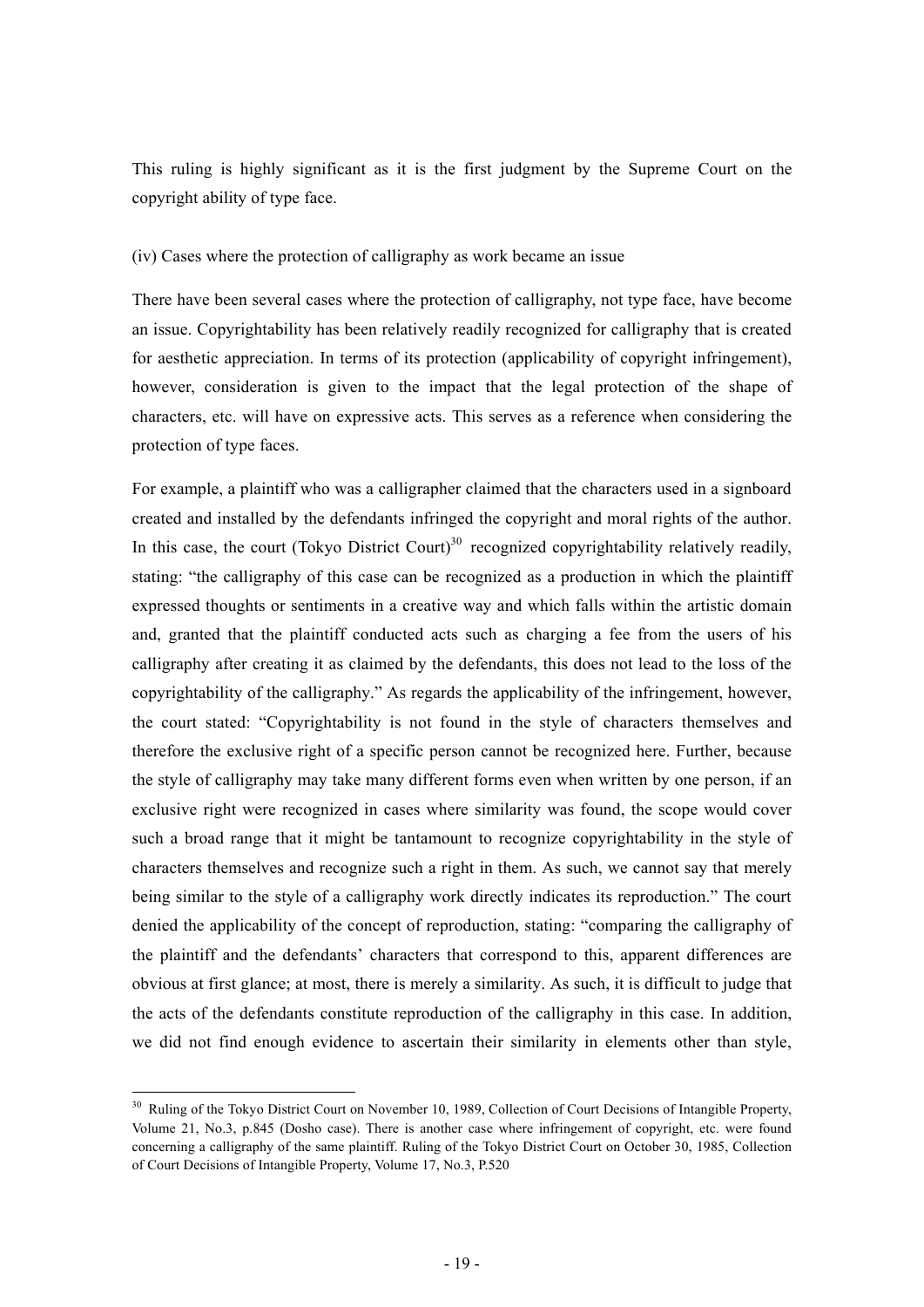including the contrasting density of sumi ink, the degree of fading, and the dynamism of brush strokes."

In a more recent court case, a plaintiff who was a calligrapher demanded compensation for damages from defendants who showed photographs of the calligraphies of the plaintiff in a catalogue intended for advertising on the grounds of infringement of the copyright and moral rights of the author. The court (Tokyo High Court)<sup>31</sup> stated the following regarding the characteristics of calligraphy as work:

"It is believed that, in general, calligraphy is a formative art that allows viewers to appreciate the creativity of the shape of characters, the beauty and subtlety of lines, the architectural beauty of clusters of characters and blank space, pacing, the rise and fall of brush strokes, the brilliance and change in sumi color, the dynamism of brush strokes, and even the spirituality of the author through its expressive forms, including the choice of characters and style, shape, thickness, direction and size of characters, overall layout and composition, and contrasting density and moisture of sumi ink (including feathering and fading). At the same time, however, we cannot deny that, given its nature of consisting of characters that fulfill a practical function of communication and therefore do not allow a monopoly by specific persons, calligraphy is subject to restrictions in expression based on the basic form (character style) of characters and it is generally difficult to recognize copyrightability in its character style itself. Consequently, the essential feature of calligraphy as work, namely, the part of creative expression of thoughts or sentiments, should be looked for not in character style but in the above-mentioned aesthetic elements unique to calligraphy that are added to it."

Thus, in order for an act of replicating a calligraphic work in a photograph to fall within a reproduction of the calligraphy as artistic work, "assuming normal powers of attention of ordinary people, a photograph of the calligraphy is required, through the forms of expression described above, not simply to reproduce the style of character and calligraphy but to allow direct appreciation of the aesthetic elements described above, including the creativity of the shape of characters, the beauty and subtlety of lines, the architectural beauty of clusters of characters and blank space, pacing, the rise and fall of brush strokes, the brilliance and change in sumi color, and the dynamism of brush strokes." The court did not recognize the photograph of this case to be a reproduction of the calligraphy as work, stating: "We must say that it is difficult for ordinary people who look at the part of the calligraphy in the catalogue with

<sup>&</sup>lt;sup>31</sup> Ruling of the Tokyo High Court on February 18, 2002, Hanrei Jiho No. 1786 p.136 (Setsu Getsu Ka Case). Its first instance was the ruling of the Tokyo District Court on October 27, 1999, Hanrei Jiho No. 1701 p.157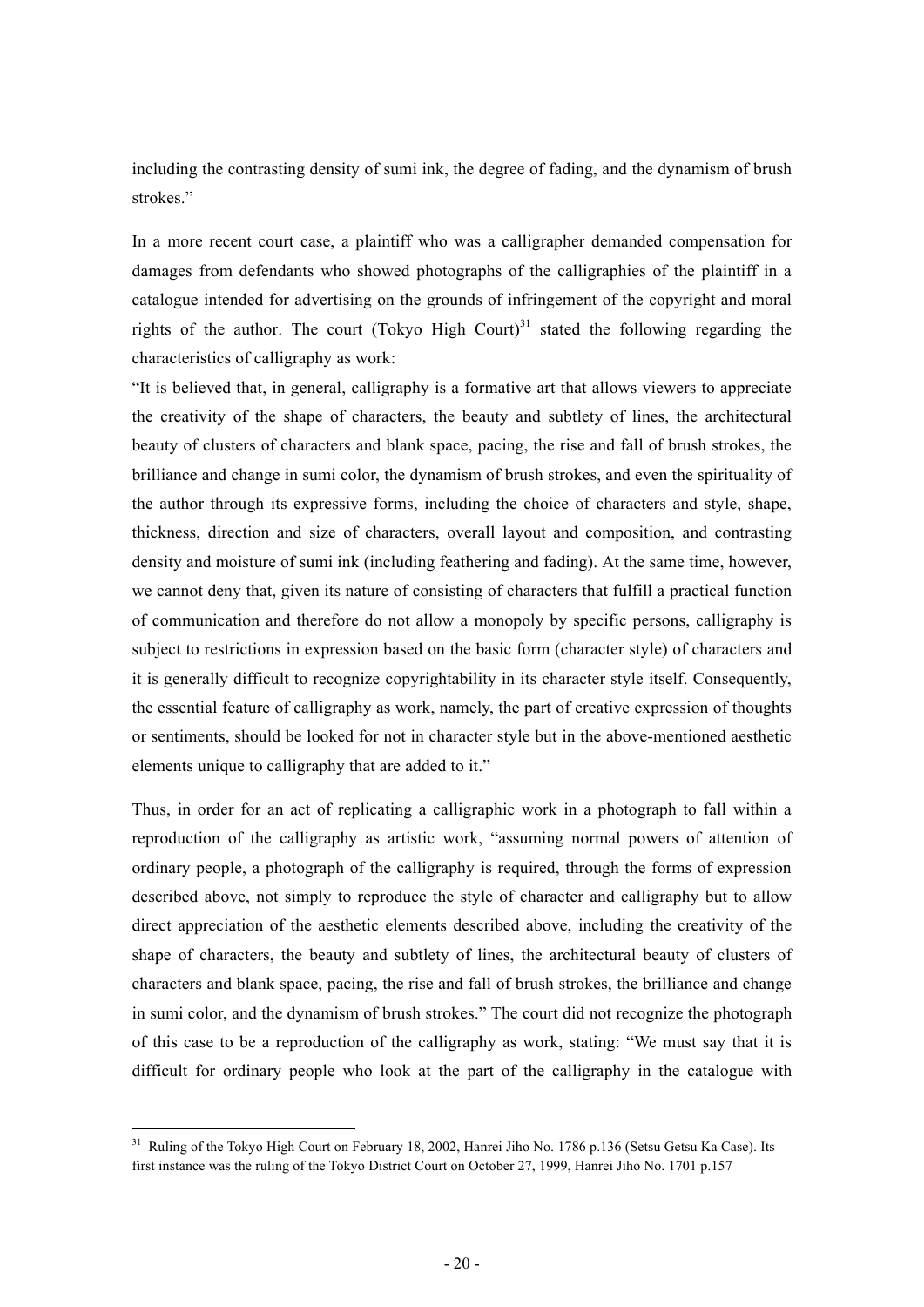normal attention to directly appreciate the aesthetic elements that are believed to be in the individual calligraphies of the case, including the creativity of the shape of characters, the beauty and subtlety of lines, the architectural beauty of clusters of characters and blank space, pacing, the rise and fall of brush strokes, the brilliance and change in sumi color, and dynamism of brush strokes.

#### (v) Protection of digital font as a computer program work

As a rather atypical case, an act of business operators, etc. who distributed personal computers on which pirated digital fonts had been illegally installed was found to infringe the copyright of the digital font program and an injunction and compensation for damage were awarded.<sup>32</sup> There may be no dispute that a digital font program can be protected as work if this is incorporated in a program for displaying specific letters in the designated size, etc. according to the demand from other software.<sup>33</sup>

#### (vi) Summary of the court cases

Let us summarize the overview of the court cases above.

First, the Supreme Court ruling on the Gona (NAG) type face case showed practical criteria on the copyrightability of type face in today's Japan. Namely, there is some possibility of finding copyrightability for type face but in order to be recognized as work a type face is required to be equipped with "originality as having distinguished features" compared to conventional font types and "aesthetic attributes that make the font type itself an object of art appreciation."

Type face is understood to be a kind of applied art and, as described above, the dominant view in the Copyright Law of Japan is that a work of applied art is recognized as work only when it is equipped with an aesthetic feature that makes it an object of art appreciation. Therefore, the criteria of the Supreme Court ruling also required fulfillment of the latter clause (criterion of an aesthetic feature) in accordance with this view.

How, then can the requirement of "originality" be understood? "Creativity" is a requirement made in the definition of work in general. It is understood that creativity may be recognized if author individuality is found in the expression of thoughts or sentiments in some way. It may be understood that use of the term "originality" means that a stricter-than-ordinary standard is

 $32$  Ruling of the Osaka District Court on May 13, 2004 (Wa) No.2552.

 $33$  Of course, it is necessary that creativity of a work is found in the program.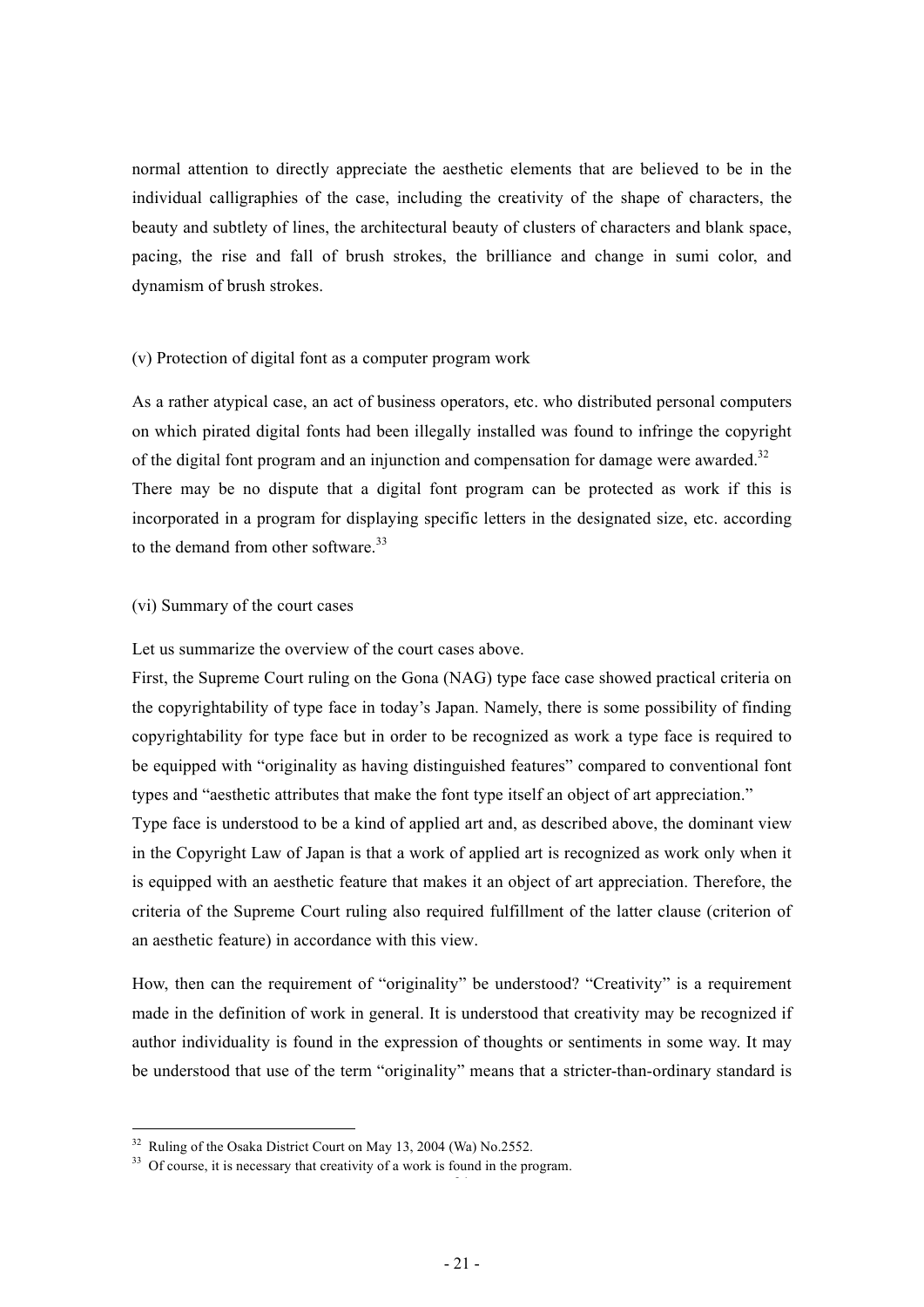applied concerning the requirement of "creativity." The reasons why such strict criterion for creativity are applied may include the following: letters and signs basically need to have a standardized form, which makes their range of specific expression narrower. If creativity is recognized in type faces that have slight differences in their expression as differences of individuality and legal protection is provided, this would make the creation, etc. of new type faces difficult and give rise to problems including the complication of relations of rights (for example, most type faces would be found to be adaptations of an existing type face), as stated by the Supreme Court Ruling.

Next, there is an issue that the protection of type faces as work would pose restrictions on expressive activities. As described above, this issue has been addressed by stricter criteria of reproduction in some court cases on the infringement of copyright concerning calligraphy that is protected as work.

As regards type face, the Supreme Court ruling on Gona (NAG) type face made a statement on the impact on expressive acts such as the publication and reproduction of printed matters and the production of new type faces.

However, the indication by the Supreme Court ruling that the protection of type faces as work could repress the publication and reproduction of printed matters may be open to dispute. Namely, a type face consists of a set and if it is protected as work, there would be different interpretation as to what acts could be covered by the right. Suppose that a certain type face is found to be work. One interpretation may be that because copyrightability is found in the type face as a set, infringement of the right of reproduction, etc. will occur only when the whole or most parts of the set is reproduced. Another interpretation is also possible, namely, as long as copyrightability is recognized for a part of a work, reproduction, etc. of the part would constitute infringement of the right of reproduction, etc. If we apply the prevailing perspective in the Copyright Law, the latter interpretation will be more likely. However, it is inherently difficult to determine whether or not a part of a type face that can be found to be a work in its entirety can be found to be a work.

It is considered highly unlikely (limited to atypical cases) that a type face would actually be protected as a work based on the criteria shown by the Supreme Court ruling. It is also unlikely that the above problems in relation to the Copyright Law would actually occur in regard to legal protection. However, the problems above require attention when considering protection by systems other than the Copyright Law.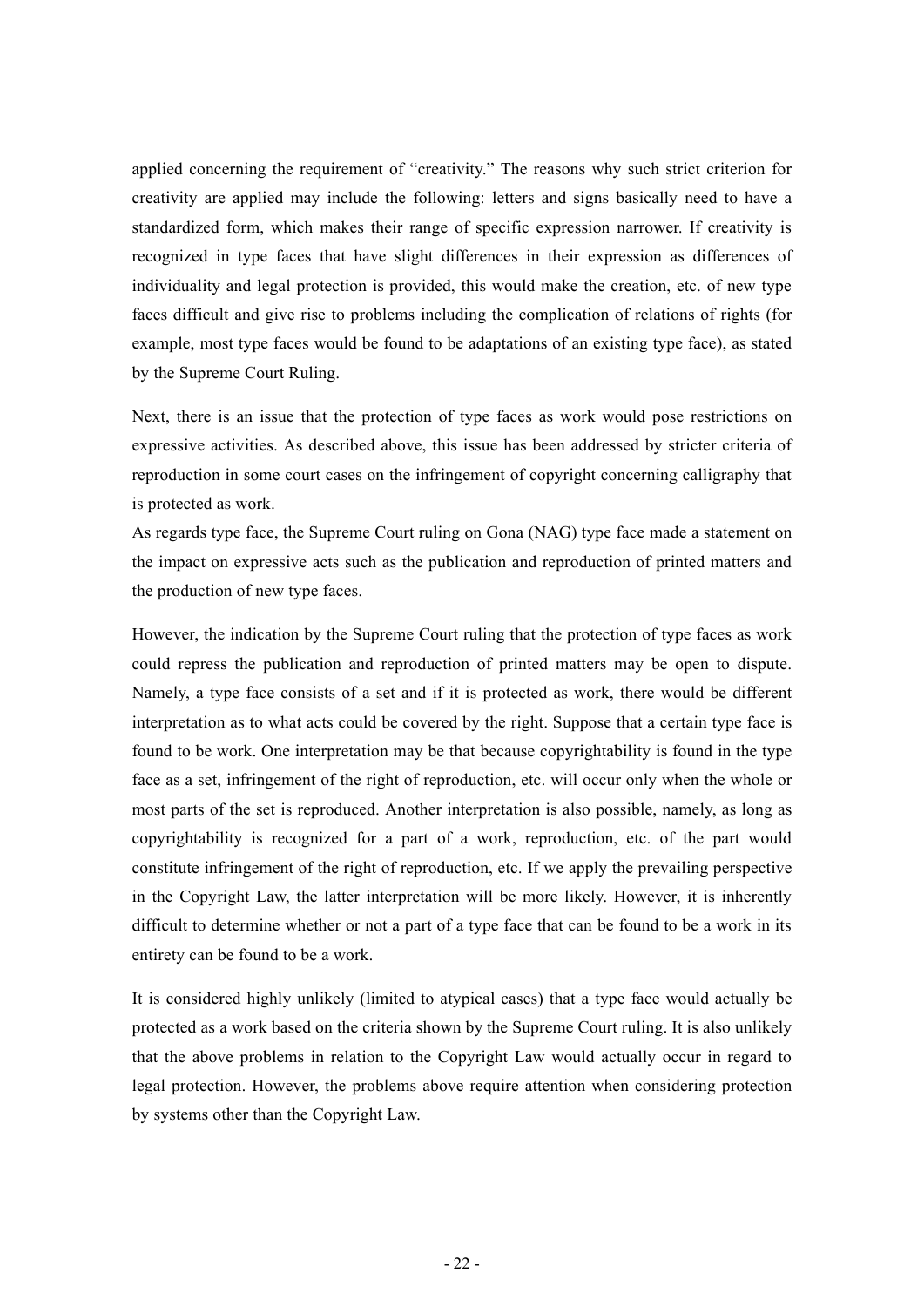#### c. Theoretical trends, etc.

Commonly accepted theories are reluctant to promote the protection of type faces as work not only in terms of interpretation but also in terms of legislative theory.

As regards interpretation of the current Copyright Law, the position of the Supreme Court ruling on Gona (NAG) type face is supported in principle. However, a recent influential theory indicated that the issue of type face protection is different in nature from the issue of protection of usual applied art (because type face is not protected by the design system either, it is different from usual applied art in which the role separation of the Copyright Law and the Design Law is the issue) and that examination is required on what protection mode is most desirable based on the nature of type face and what concrete negative effects would arise if type face were protected by the Copyright Law.<sup>34</sup>

Today's generally accepted theories, both in terms of legislation and policy, take the view that type face does not fit into the system of protection as work due to its nature and that it is not appropriate to expand the protection of type faces by revising the Copyright Law.<sup>35</sup>

#### (II) Design system

-

#### a. Brief overview of the system

The purpose of the Design Law is, through promoting the protection and utilization of designs, to encourage the creation of designs, and thereby contribute to the development of industry (Article 1, Design Law). "Design" refers to industrial design, which is the shape, patterns or colors, or any combination thereof, of an article, that visually creates an aesthetic impression through the eye (Article 2 (1), Design Law).

A design right becomes effective when a person who has the right to obtain a design registration files an application for registration of the design, receives an examiner's decision to the effect that a design registration is to be granted after an examination by an examiner of the Patent Office, and registers the establishment (Article 20, Design Law). Substantive requirements for obtaining a design registration include the following: the design is industrially applicable (Article 3 (1), Design Law), the design has novelty (same as above),

<sup>&</sup>lt;sup>34</sup> Nakayama Nobuhiro, *Copyright Law*, Yuhikaku Publishing, 2008, p.155<br><sup>35</sup> Page 156 of the above discusses the negative effects of protection by Copyright Law and states that there is no need to recognize the moral rights of authors.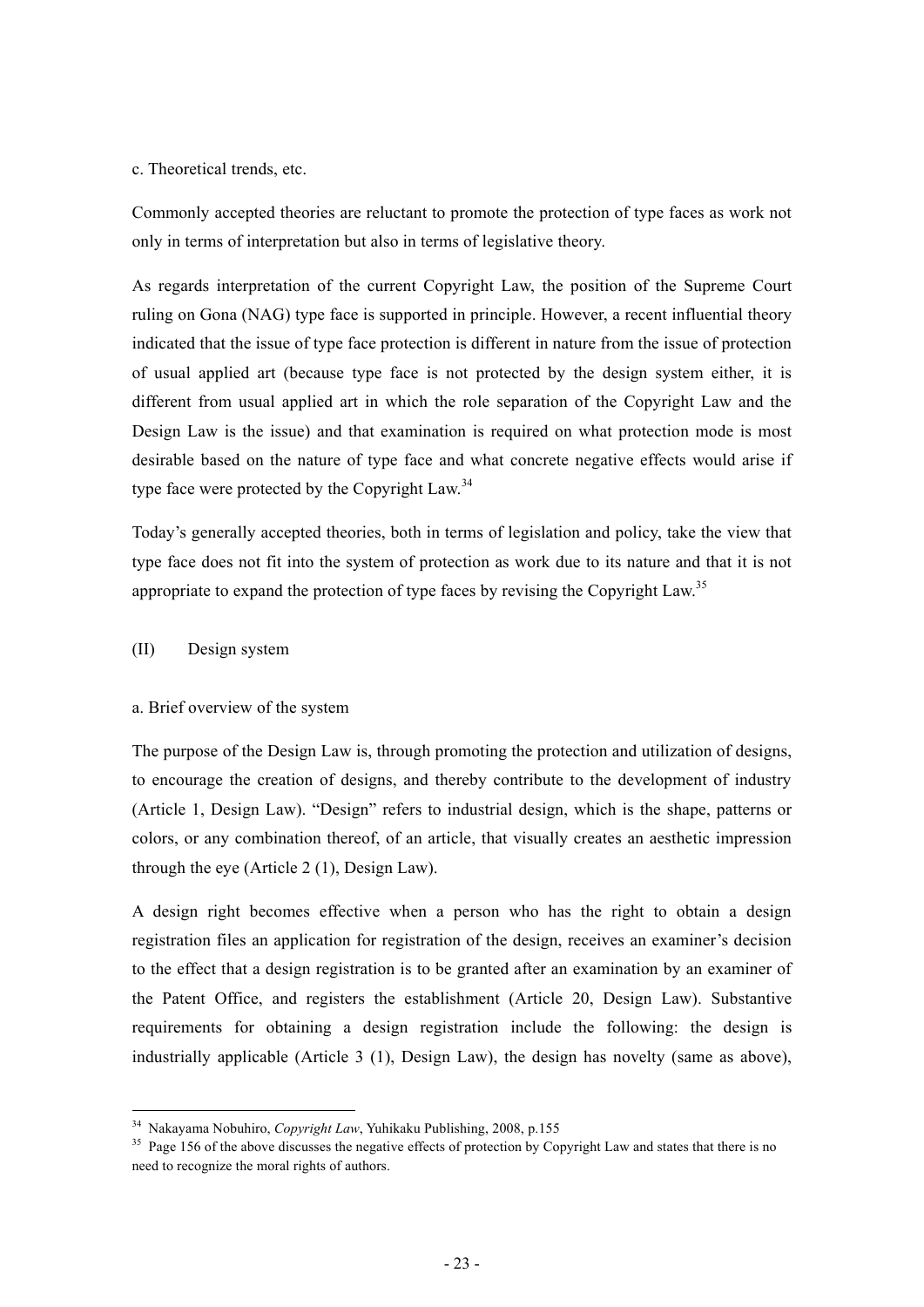and creation is not easy for a person with ordinary skill in the art (Article 3 (2), Design Law). In Japan, a design right becomes effective only when it is registered. The unregistered design system that is adopted in some countries does not exist in Japan.<sup>36</sup>

Design rights cover acts to work the registered design and designs similar thereto as a business (Article 23, Design Law). Duration of the right is 20 years after its registration. Against an infringement of a design right, the holder, etc. may demand an injunction (Article 37, Design Law), compensation for damages (Article 709, Civil Code), measures to restore credibility (Article 41 of the Design Law, application mutatis mutandis of provisions of Article 106 of the Patent Law), and restitution of unjust enrichment (Article 703, Civil Code). Criminal penalties are also provided (Article 69, Design Law).

Major features of the Japanese design system include, firstly, that design is grasped always in relation to an article. Namely, design is a form (shape, pattern, etc.) of an article as described above and therefore a pattern, etc. separate from an article is not recognized as design. The design system is positioned as a system to protect designs used for tangible entities (article) that are mass-produced using industrial means. This makes the Japanese system different from the Community Design System of the EU, and this very point makes it difficult to protect type faces under the design system.

Second, Japan adopts the principle of registration and requires substantive examination before registration. An unregistered design system or a design system that grants registration without substantive examination is not adopted in Japan.

#### b. Actual examples

Because design under the Design Law of Japan is limited to those concerning an article as described above, it is understood that the design of letters/characters that are not directly linked to the production of an article are not protected by the current Design Law.

#### c. Theoretical trends, etc.

-

There is no dispute that the design registration of type face is difficult under the current Design Law.

 $36$  However, the regulation of acts of imitating the configuration of goods (Article 2 (1) (iii), Unfair Competition Prevention Law), acts of creating confusion with a well-known indication (Article 2 (1) (i), UCPL), and acts of wrongful use of a famous indication (Article 2 (1) (ii) UCPL) under the Unfair Competition Prevention Law have an effect similar to that of protecting designs without registration.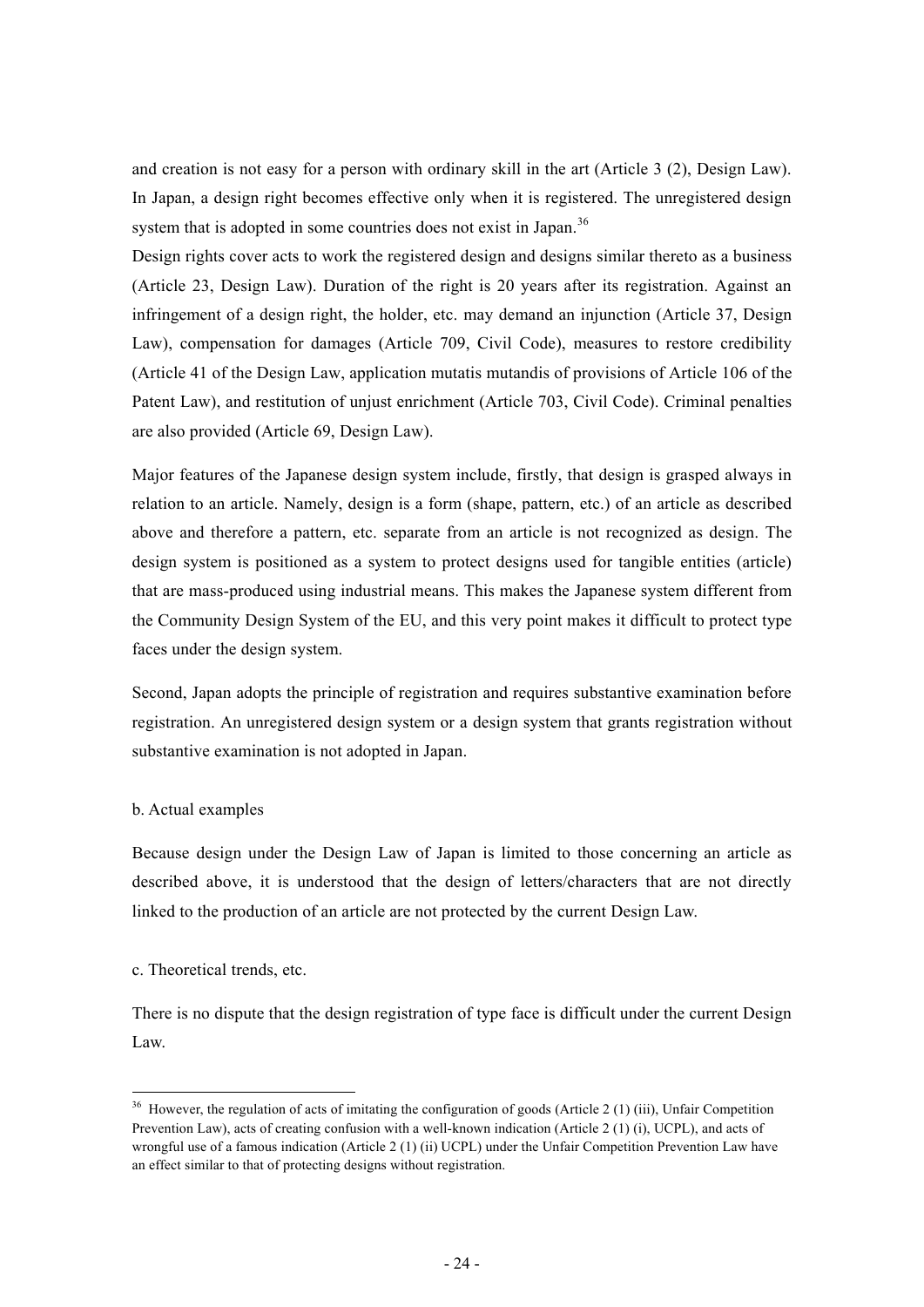The following problems are noted in regard to protecting type face by design right by revising the Design Law.<sup>37</sup>

(i) Relation to the nature of design right: design right is the exclusive right to work a registered design and designs similar thereto as a business. This is a powerful right that allows presumption of negligence when an infringement is found. Being a medium of communication, type face is essential not only for business operation but also in daily life and, therefore, granting an exclusive right could have a far-reaching impact. Granting an overly powerful right might lead to shrinking of the industry. Furthermore, because the main purpose of type face is communication, more practical and easier-to-read letters make a greater contribution to industrial growth. However, the more practical a type face is, the more likely it is that it will be similar to existing letters based on shared awareness in character culture. Consequently, if the right also covers similar designs and presumption of negligence is made when an infringement is found, it is highly likely to hinder the development of practical type faces in particular, which goes against the purpose of the Design Law.

(ii) Relation to protection requirements of the Design Law: to be registered and protected under the Design Law, a design should fulfill all the protection requirements, including novelty and skilled creation. However, the more practical a type face is, the more difficult it would be to fulfill all the protection requirements, including the aforementioned ones, under the Design Law.

(iii) Relation to the similarity judgment of type face: when granting a design right or making judgment on whether or not there is an infringement, it is essential to make a similarity judgment that compares two designs and judge whether they are similar or not. If a powerful right such as a design right that also covers similar designs is given to type faces for which methods and criteria of similarity judgment are not yet established, it would not be possible to judge whether or not the creation or implementation of a type face infringes a design right of others—this might inhibit the creation and implementation of type faces.

(iv) Relation to the article-bound nature of design right: this is the issue that Japan's Design Law only covers the designs of articles as described above.

(v) Relation to the liquidity of type face: type face is a set of letters, etc. created based on a certain concept concerning shape. Because exceptional treatment is given to individual letters based on certain rules within the scope of the basic concept in order to avoid the collapsing of

 $37$  Report of the intellectual property council, p.64f.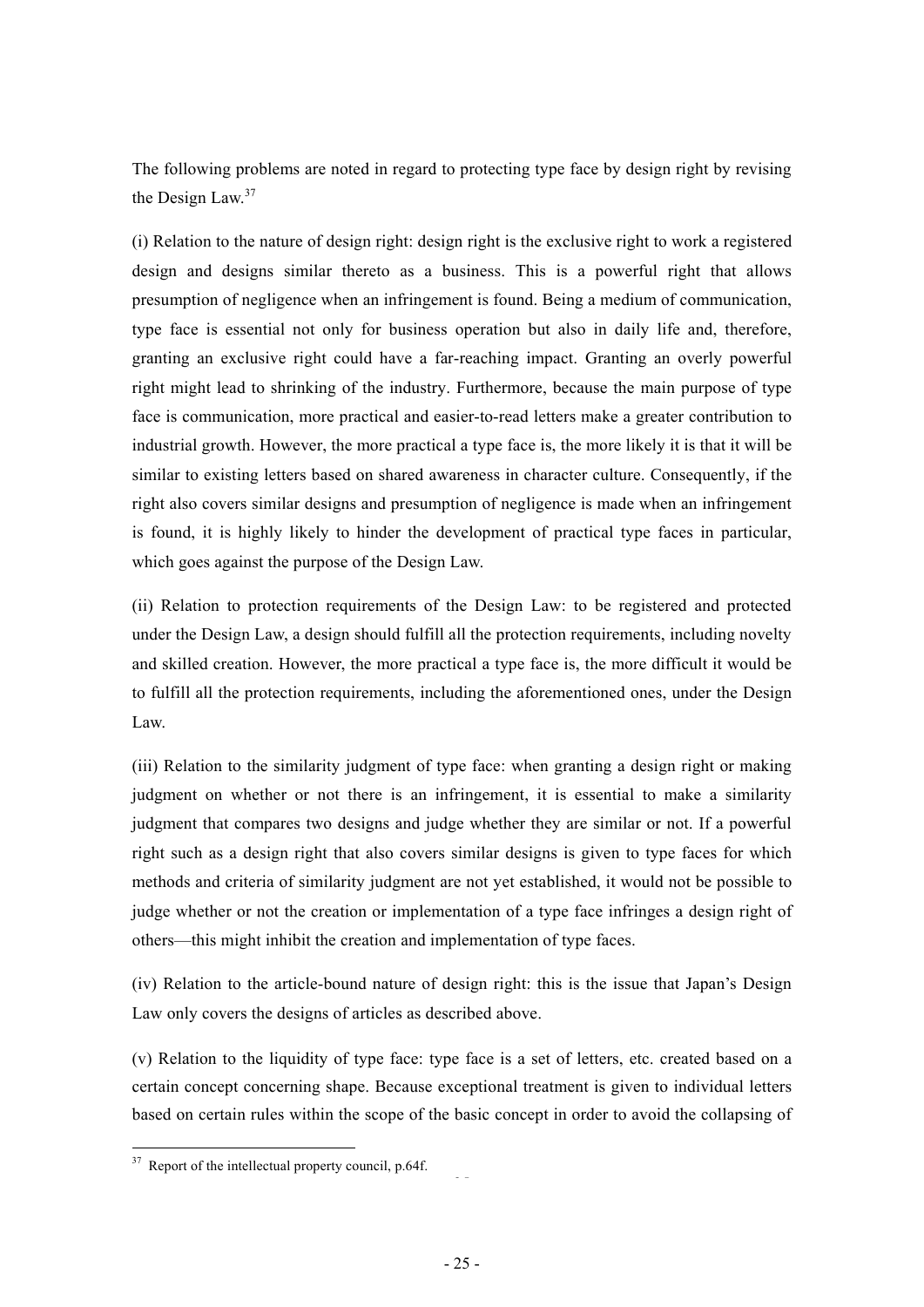letters, to make optical adjustments, etc., letters, etc. that compose a type face do not necessarily have unity in a strict sense. In addition, because there is no limit to the number of letters, etc. of a type face and missed characters can be added any time, it is not clear when its creation is completed. It is the nature of type face to undergo changes for readability improvement as needed. Consequently, incorporating the protection of type faces in a system that grant rights in rem such as design right would mean granting the right only to the type face as it is at the time of the application and it would not be possible to include the corrections made later to improve readability or the addition of missed characters, for example.

Not all of these problems will serve as grounds to deny the protection of type faces under the design system. The conclusion of a study group composed of people involved in type face and experts was that some of the problems may be solved to a certain degree by legislative response  $f(iv)$  and  $f(v)$ , for example) but (i) and (ii) are issues that affect the basis of the design system; they did not find a need to protect type face under the design system by making amendments on these points.<sup>38</sup>

As mentioned above, however, the United States, the EU, and others protect type face under their design systems. In light of this, there is a possibility that the protection of type faces under the design system will be seriously considered in Japan in the future depending on the state of disputes, etc. concerning type face.

#### (III) Unfair Competition Prevention Law

a. Brief overview of the system

Japan handles the prevention of unfair competition (see Articles 1 and 10-2 of the Paris Convention) with the Unfair Competition Prevention Law (sometimes called the "UCPL" below). $39$ 

The purpose of the UCPL is "to provide for matters such as measures for the prevention of unfair competition and compensation for damages caused by unfair competition, in order to ensure fair competition among business operators and accurate implementation of international agreements related thereto, and to thereby contribute to the sound development of the national economy" (Article 1, UCPL).

 $38$  Report of the intellectual property council, p.68

<sup>&</sup>lt;sup>39</sup> As is well known, some countries, such as the UK and France, do not have a special law for the prevention of unfair competition; countries that do include Germany and Switzerland. Japan belongs to the latter grouping. Japan's Unfair Competition Prevention Law was established in 1934, radically amended in 1993, and has subsequently had repeated revisions.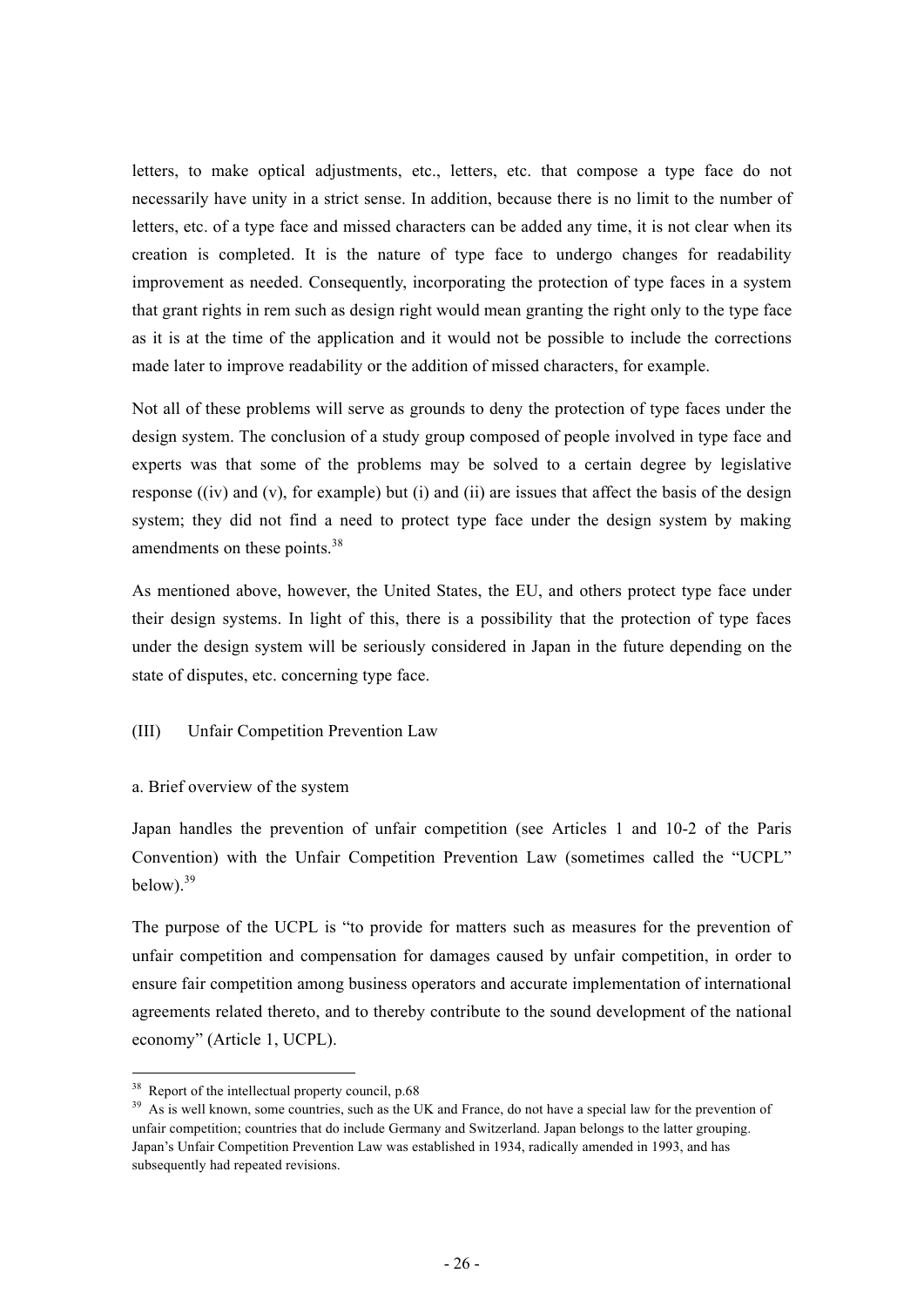The law provides a definition of "unfair competition" in Article 2 (1). This paragraph establishes types of acts that constitute "unfair competition" in a concrete manner. There is no general clause (a provision that defines an act of unfair competition in an abstract manner, leaving wide room for discretion by courts concerning the judgment of whether a specific act falls within this or not) as is the case in the unfair competition prevention laws of some countries including Germany. Consequently, it is understood in Japan that only acts that fall within any of the items of Article 2 (1) of the UCPL are "unfair competition" acts. (This means that the paragraph is understood to provide a limited listing of unfair competition acts.)

Acts deemed as "unfair competition" include: acts of creating confusion with a well-known indication (Article 2 (1) (i), UCPL); acts of wrongful use of a famous indication ((ii) of the same paragraph); acts of imitating the configuration of another person's goods ((iii) of the same); acts of acquiring, using, or disclosing a trade secret by wrongful means ((iv) and (ix) of the same); wrongdoing concerning technological restriction measures ((x) and (xi) of the same); wrongdoing concerning a domain name ((xii) of the same); acts of misleading the public as to the place of origin, etc.  $((xiii)$  of the same); acts of causing damage to credit  $((xiv)$ of the same); and acts of wrongful use of a trademark by a representative, etc.  $((xv)$  of the same).

Among these, types of unfair competition acts against which the protection of type faces may be considered are acts of creating confusion with a well-known indication, acts of wrongful use of a famous indication, and acts of imitating the configuration of another person's goods.

The first two items are acts concerning the indication of goods or business (i.e., a name, trade name, trademark, mark, or container or package of goods used in relation to a person's business, or any other indication of a person's goods or business; the same shall apply hereinafter)(Article 2 (1) (i), UCPL). Firstly, acts of creating confusion with a well-known indication are "acts of creating confusion with another person's goods or business by using an indication of goods or business that is identical or similar to said person's indication of goods or business that is well known among consumers" (same as above). Secondly, acts of wrongful use of a famous indication are "acts of using as one's own an indication of goods or business that is identical or similar to another person's famous indication of goods or business" ((ii) of the same paragraph). This is intended to protect famous indications (i.e., those that are more visible than well-known indications of the first type and those that are known all over the country) against dilution, regardless of the risk of confusion.

Next, acts of imitating the configuration of goods are "acts of assigning, leasing, displaying for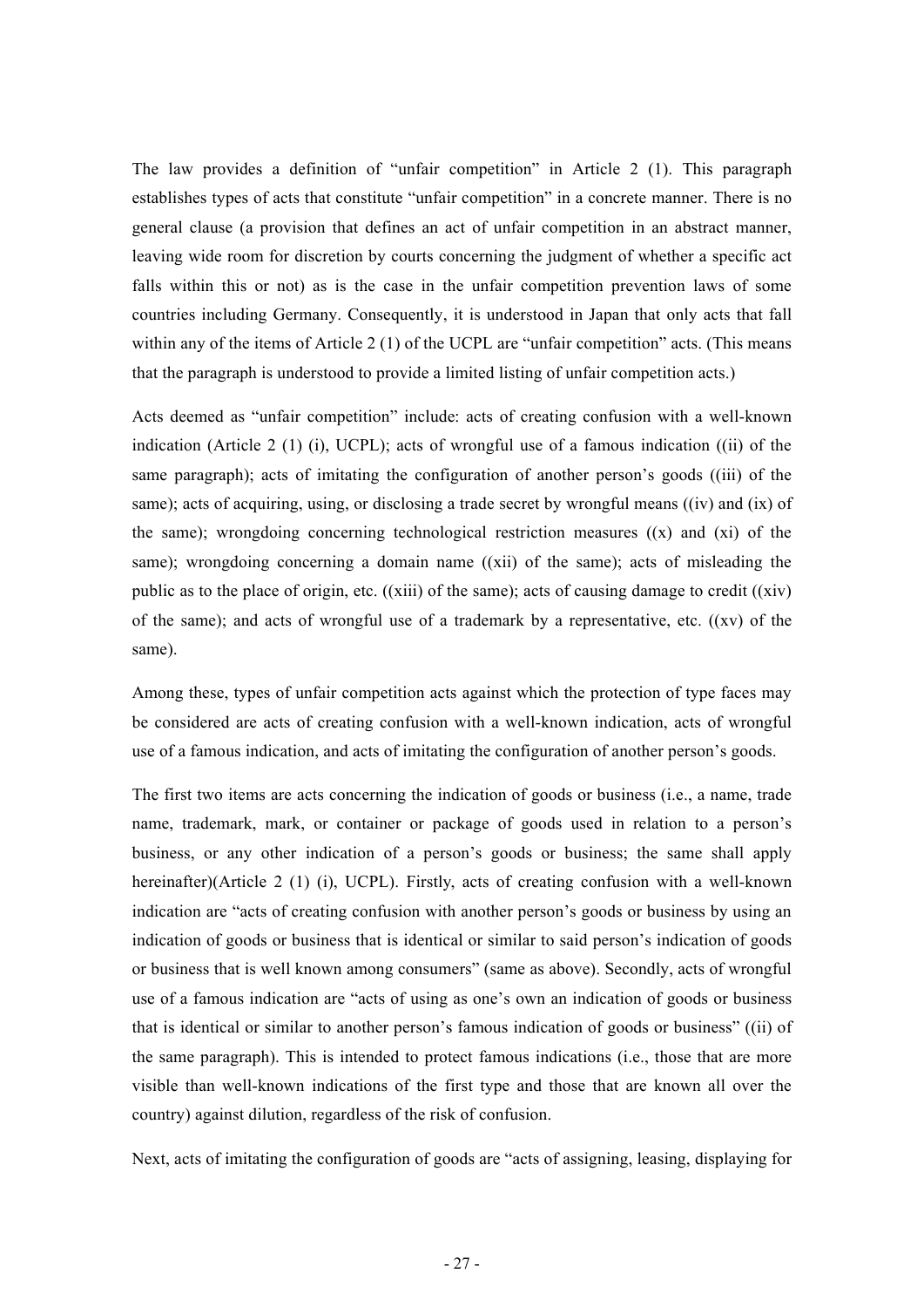the purpose of assignment or leasing, exporting or importing goods that imitate the configuration of another person's goods" ((iii) of the same). A definition of the configuration of goods was not provided at the time when this provision was introduced (1992) but it was later defined as "the external and internal shape of goods and the pattern, color, gloss, and texture combined with such shape, which may be perceived by consumers or other purchasers when making ordinary use of the goods" (Article 2 (4), UCPL) by a revision of the law in 2005. For "imitate," too, a definition of "an act of creating goods of practically identical configuration to that of another person's goods, based on the configuration of the goods of said person" (Paragraph 5 of the same article) was added by a revision of the law in 2005.

A person whose business interests have been infringed or are likely to be infringed by unfair competition may seek an injunction (Article 3 of the same law), compensation for damages (Article 4), or measures to restore business reputation (Article 14). Penal provision is also provided for some acts (Articles 21 and 22). Provisions of civil remedies and penal provision will not apply to acts that fall under the unfair competition act if the actor has a just reason (Article 19 (1)).

#### b. Court cases

-

As described above, the protection of type faces under the UCPL may be considered by application of Article 2 (1)(i) and (ii) concerning the indication of goods, etc. and Article 2 (1)(iii) concerning imitation of the configuration of goods.

For protection by the former, the issue is the relation between the concept of the indication of goods, etc. and type face. Some court cases in the past judged that font type is an intangible entity and does not fall within "goods."<sup>40</sup> However, in 1993, the Tokyo High Court, in a provisional ruling case,  $41$  stated that even an intangible entity would be included as "goods" if its commercial value was socially recognized and it had become an independent object of

<sup>&</sup>lt;sup>40</sup> Ruling of the Tokyo High Court on April 28, 1982, Collection of Court Decisions of Intangible Property, Volume 14, No.1, p.351 (Typos font type case): the ruling stated that, "it is acceptable to understand that being "goods" requires at least being a "tangible entity" (including formless entities traded in containers) and an intangible entity does not fall under this." The ruling of the first instance, the Tokyo District Court, on March 10, 1980, Collection of Court Decisions of Intangible Property, Volume 12, No.1, p.47 made statements to a similar effect. However, there were criticisms that it was unacceptable to limit "goods" to tangible entities based on theories. See *The Protection of Type Faces Based on the Unfair Competition Law and the Law of Torts*, Monya Nobuo, 1985, Jurist, No.849, p.109

<sup>&</sup>lt;sup>41</sup> Decision of the Tokyo High Court on December 24, 1993 (Appeal of the Morisawa type face provisional injunction case): the decision of the first instance, the Tokyo District Court, on June 25, 1993, Hanrei Jiho, No.1505, P.144 rejected the application stating that goods was limited to tangible entity. In this case, applicability of the 1 (1) (i) of the law before the revision in 1993 (corresponds to the Article 2 (1) (i) of the current law) became the issue.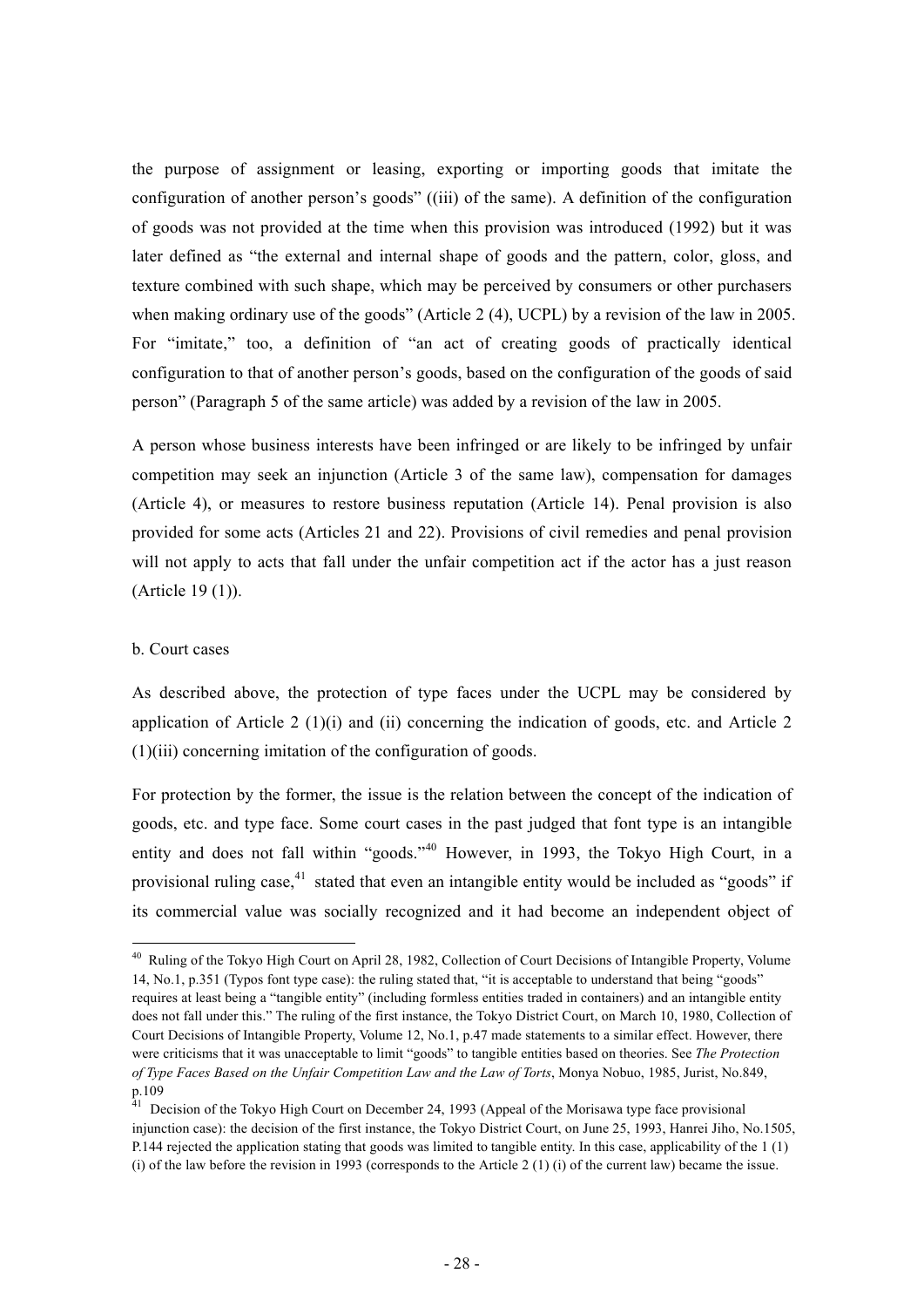transaction. They also stated that, "because printing businesses, newspaper companies, printer makers, etc. choose specific font types that they think are most desirable for their respective intended purpose and use such font types by signing a commutative license agreement, etc. with the relevant type manufacturers, it is clear that the specific font types developed by the type manufacturers who are the appealers have become independent objects of transaction that have commercial value. As such, it is unacceptable to say that font types that have such characteristics do not fall within 'goods' just because they are intangible entities." The court found unfair competition in this case, stating that the intellectual property of the obligee (plaintiff in an ordinary suit) could be deemed as a well-known indication and that the type face of the obligor (defendant in an ordinary suit) is similar to the former and might cause confusion.

Later in 2003 when the Trademark Law was revised to allow trademark registration of marks that were indicated on computer screens, there was a government discussion on the need for revision concerning the concept of "goods" of the Trademark Law and the UCPL. However, the need for revision was not found because "goods" had already been interpreted widely as including intangible entities. Therefore, we can say that it is an established interpretation to include intangible entities in the concept of "goods."

Next, as regards the protection by Article 2 (1)(iii), the issue is whether or not type face falls within "configuration of goods." In the past, there has been no definition of "configuration of goods" and this has been left open to interpretation. Consequently, if the concept of "goods" was to include intangible entities, there is a good chance that type face would fall within "configuration of goods." In fact, there have been theories put forth that recognized the room for application of this item to type face.<sup>42</sup> However, the revision of the UCPL in 2005 provided a definition stating that "configuration of goods" means "the external and internal shape of goods and the pattern, color, gloss, and texture combined with such shape, which may be perceived" (Article 2 (4)). Using concepts such as "external and internal" and "shape," this definition provision can be interpreted to indicate a form of tangible entity, which may have made it difficult to interpret that type face is included in "configuration of goods."

<sup>42</sup> Shibuya Tatsuki*, Prohibition of Imitation of Configuration of Goods*, "Theories of intellectual property and Competition Laws – Festschrift in Celebration of the Seventieth Birthday of Professor F. K. Baeyer" compiled by the Max-Planck-Institute for Foreign and International Patent, Copyright and Competition Law, MPI, Dai-Ichi Hoki, 1996, p.355 and 368, Tamura Yoshiyuki, *Survey of the Unfair Competition Prevention Law* [second edition], Yuhikaku Publishing, 2003, p.300, Izumi Katsuyuki*, New Commentary - Unfair Competition Prevention Law* [new edition] Volume 1, written and edited by Ono Shoen, Seirin Shoin, 2007, p.452 and others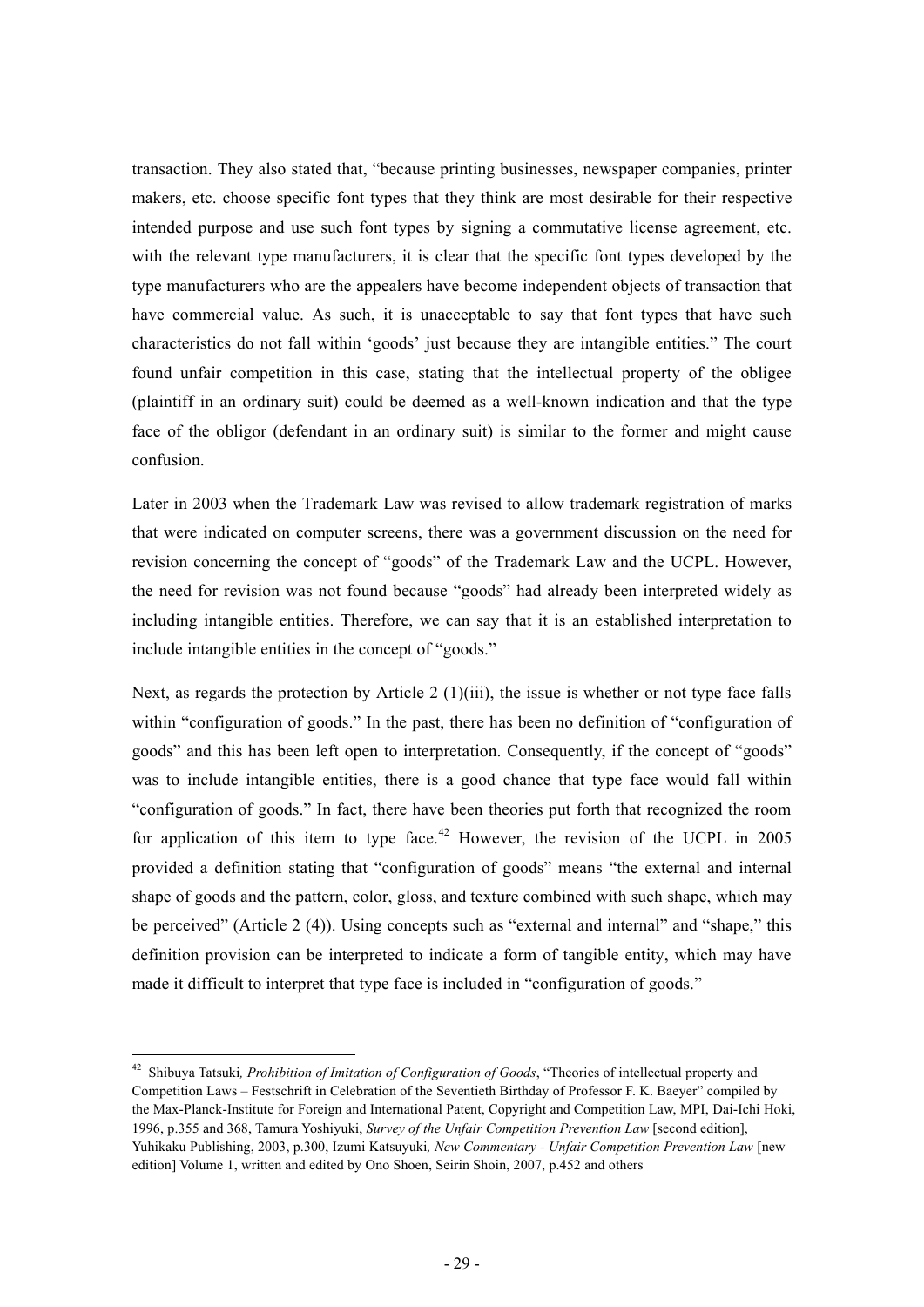Now, let us summarize the possibility of protection under the UCPL. It is possible to protect type face based on the provisions of Article 2  $(1)(i)$  or  $(ii)$  concerning acts involved in the indication of goods, etc. Naturally, however, this requires fulfillment of the requirements of these provisions and actual fulfillment is not necessarily easy.<sup>43</sup>

Protection based on Article 2 (1)(iii) has become more difficult due to the revision in 2005. There is also the view that the protection provided under the UCPL does not adequately address the issues concerning type face because they often arise in the relationship between suppliers and users.<sup>44</sup> Furthermore, the idea to revise the UCPL to expand the protection of type faces has not received strong support.<sup>45</sup>

(IV) Tort law (Civil Code)

a. Brief overview of the system

In Japan, most universal provisions of tort law are provided by Article 709 of the Civil Code. The article stipulates that, "A person who has infringed intentionally or negligently any right of others, or legally protected interest of others, shall be liable to make compensation for damage arising therefrom." As is clear from this provision, the subject of the protection is the "rights or legally protected interest." Remedy is limited to compensation for damages in principle.<sup>46</sup>

#### b. Court cases

-

The possibility of protecting type face based on tort law was denied by a court ruling.<sup>47</sup> Namely, the ruling denied that an act of producing and distributing a type face that is similar to another person's type face constituted an act of tort, stating: "font type of letters naturally takes a certain form because it is originally intended for the communication of specific sounds or meanings through a specific arrangement of lines. Consequently, if individual forms or the

 $43$  Report of the intellectual property council, p.70

<sup>&</sup>lt;sup>44</sup> Report of the intellectual property council, p.70

 $45$  Report of the intellectual property council, p.70

<sup>&</sup>lt;sup>46</sup> In Japan, compensation for damages is limited to the extent to cover the damages and punitive damage is not allowed. In current practice, injunction is also limited to the cases where such provision exists or exceptional cases of infringement of personal right and request for injunction is not allowed against common torts. For defamation, rehabilitation measures are provided by Article 723 of the Civil Code.

<sup>&</sup>lt;sup>47</sup> Ruling of the Tokyo High Court on April 28, 1982, Collection of Court Decisions of Intangible Property, Volume 14, No.1, p.351 (Typos type case)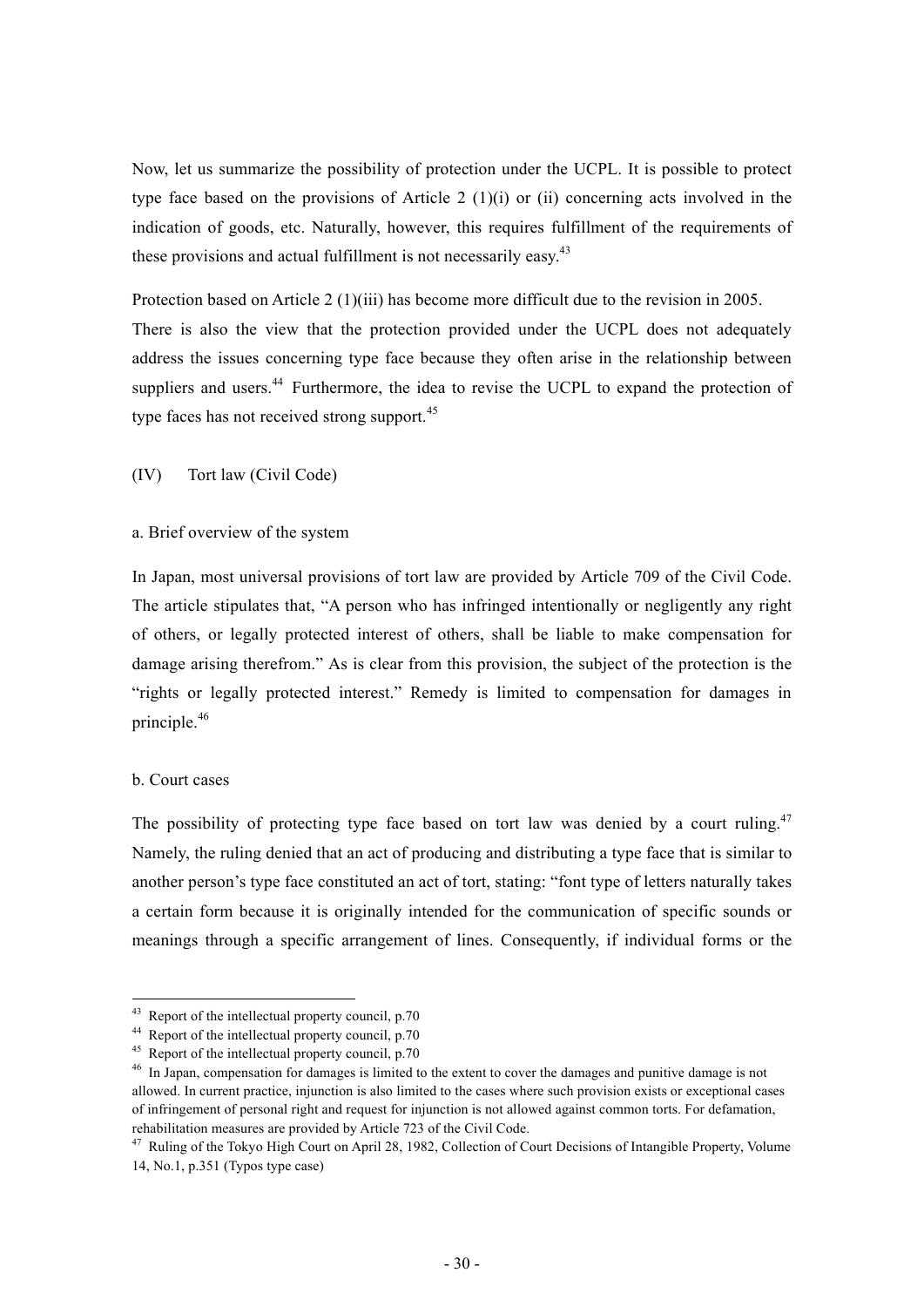creation of each letter that takes a certain form should be protected as providing a benefit that is worth legal protection, it would be tantamount to allow taking private rights to the infinite number of letter styles themselves. This would leave letters that should be shared by people to exclusive use by a small number of people and make the free use of letters by people impossible. Such a consequence is obviously unjust."

However, a view based on theory criticized the argument of this ruling as being too hasty and suggested that type face should be protected based on acts of tort in general terms, indicating that the protection of type faces relates to the protection of font type as a means to compose texts using printing technology and therefore, unlike restricting the use of letters themselves, allows people to freely use font types that have already become common.<sup>48</sup>

Later, the Osaka District Court ruling<sup>49</sup> on the phototype plate case, which was described above in relation to the Copyright Law, found a possibility of the application of act of tort, stating: "it is adequate to understand that there is room to apply the theory of the act of tort to protect font type for which copyrightability cannot be recognized if a truly creative font type is used in its entirety by another person without prior consent." However, the court denied the act of tort for this case, stating: "the content of the creativity of the font type of this case is not necessarily clear" and "although it is undeniable that the font type of the defendant is similar to that of this case, this does not necessarily lead to the conclusion that the former used the latter in its entirety."

Further, the Osaka District Court,<sup>50</sup> which was the first instance of the Gona (NAG) font type case, also affirmed the applicability of the act of tort in general terms, stating: "If a font type that is not protected by the Copyright Law is truly creative and equipped with unique features compared with past font types, and if another person produced and sold a font type imitating its characteristic part in its entirety over the entire set of font type with the intention of unfair competition, it is clear that this act destroys the fair competition order in the font type market and it is acceptable to require compensation for damages that were incurred by this act."

As regards the case, however, the ruling stated: "It is hard to say that NAG [the font type of the plaintiff] has unique features compared with past font types and we cannot say that the defendants produced and sold their new gothic type face by imitating the characteristic part of

<sup>48</sup> Monya Nobuo, *The Protection of Type Faces based on the Unfair Competition Law and the Law of Torts*, Jurist, 1985, No.849, p. 109 and 112

<sup>49</sup> Ruling of the Osaka District Court on March 8, 1989, Collection of Court Decisions of Intangible Property, Volume 21, No.1, p.93

 $50$  Ruling of the Osaka District Court on June 24, 1997. Hanrei Ta No. 956, p.267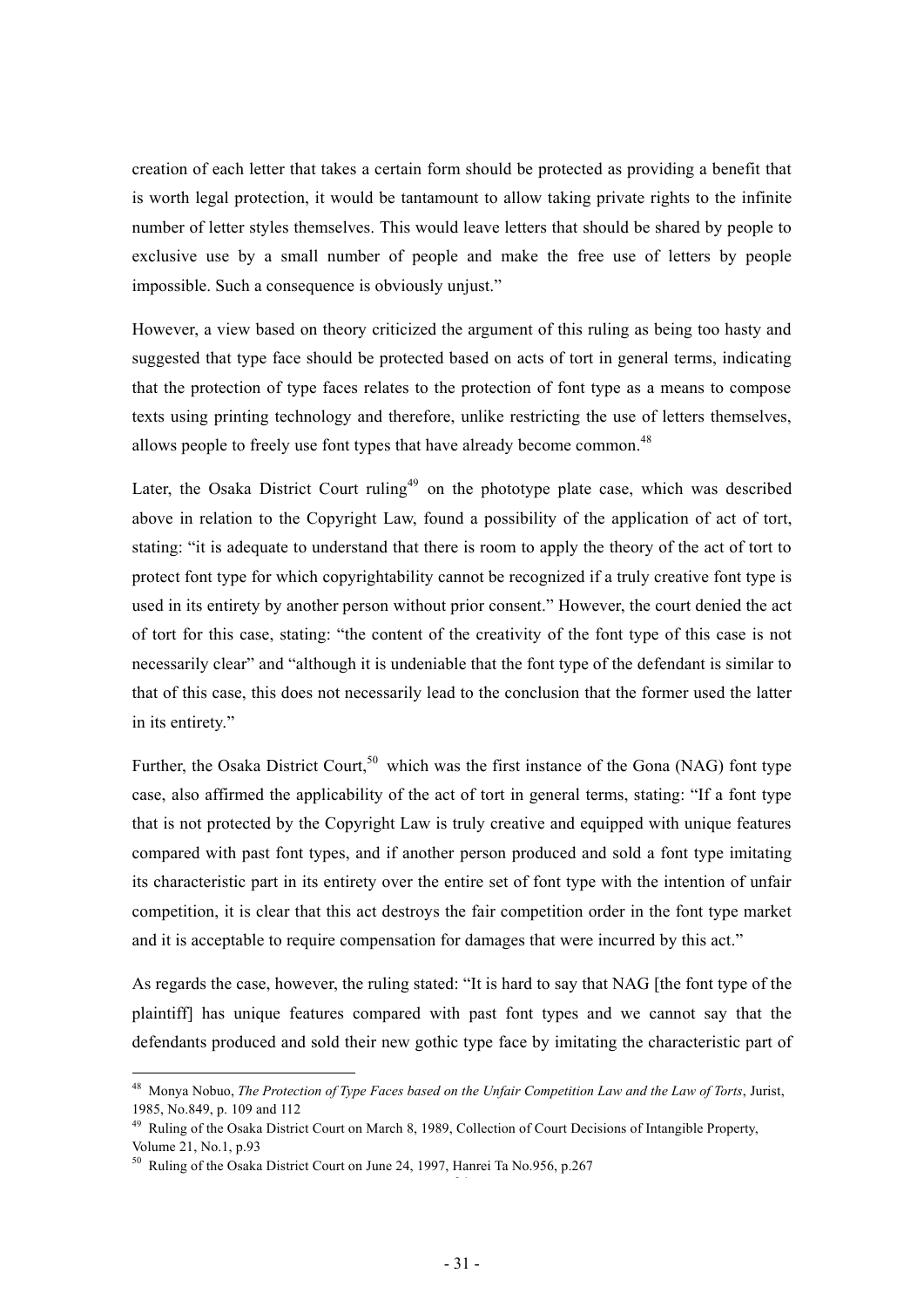NAG for nearly the entire set of font type in its entirety, therefore …. we cannot say that production and distribution of the new gothic type face by the defendants constitute an act of tort."

Later, a court found that an act of using for business a logotype that was created by combining and effecting a change to a part of the type face that had been created by the plaintiff constituted an act of tort. $51$  Its ruling stated as follows:

"With this in mind, we can presume and find that this logotype was created by combining and effecting a change to Works 1 and 2 of the plaintiff and there is no evidence that might influence this finding."

"The logotype is used for flags, entrance mats, uniform caps, souvenirs, shopping bags, picture cards, chopstick sleeves, etc. that are related to the business of the hotel in this case as described above and it is clear that the plaintiff did not grant consent to this act based on the entire import of the argument.

In general, we must say that where there is a person who earns a reward as a business from adding creative elements to advertising media, etc. to contribute to the promotion, etc, of the business operations of business enterprises, etc., an act of using such a work at will without consent of the author for the promotion of his own business operations infringes, using grossly unfair means, the person's interest that is worth legal protection in a trading community that is built on the principle of fair and free competition; it therefore constitutes an act of tort."

"Looking at this point in this case, because the plaintiff earns a reward from business enterprises, etc. through creative activities based on a method called type face design (Kou No.9 evidence, 1 and 3 of the No.10 evidence, the plaintiff himself), it is clear that, if a deliverable of his creative activities is used by the defendant without consent and is exploited for the former's advertising activities, etc., it will interfere with the plaintiff's operation. Therefore, we must say that the act of the defendant falls within acts of tort that undermine the interest of the plaintiff."

In contrast with the two rulings of the Osaka District Court mentioned above that pointed to being a "truly creative font type" as one of the requirements to be found as an act of tort, it is notable that this ruling placed great importance on the fact that the plaintiff conducted creative activities as a business and earned rewards from these activities and did not mention the

<sup>&</sup>lt;sup>51</sup> Ruling of the Tokyo District Court on September 30, 2005 (Wa) No.25800. not placed in any law report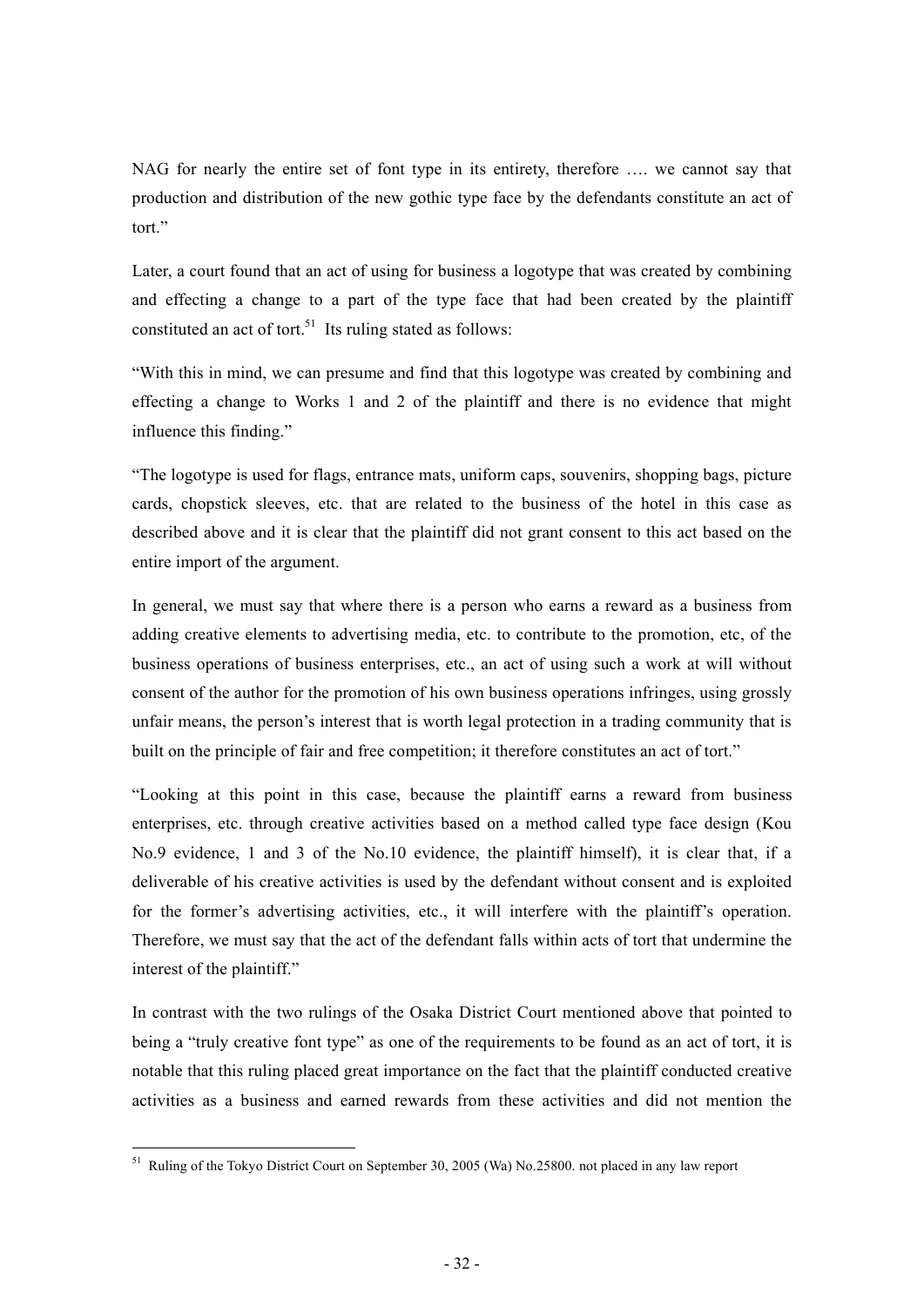creativity of the type face that was their deliverable. Furthermore, whereas the two rulings of the Osaka District Court indicated that an act of "imitating in its entirety" falls within acts of tort, this ruling differed in that it recognized the act of "combining and changing" as an act of tort. As such, we can say that this ruling recognized the applicability of the act of tort under significantly less stringent requirements compared to the other two rulings of the Osaka District Court.

However, apart from the appropriateness of the conclusion of this ruling, its rationale may be questioned for recognizing the applicability of the act of tort too easily in light of the existing discussions accumulated on the legal protection of type faces. Namely, considering that the development of type face has to be done under certain restrictions, including letter shape, if the act of tort is applied too easily, it might harm free competition more than help it. From this perspective, we see a degree of reasonableness in requiring features (creativity) that justify protection of the type face itself and recognizing the applicability of the act of tort only in cases of imitation (which may be understood as producing a type face that is virtually the same as an existing type face), as the rulings of the Osaka District Court did.

#### (V) Other systems

The name of a type face can be registered as a trademark and protected by a trademark right but the type face itself is not protected by a trademark right.

In an actual transaction concerning type face, it is natural for the parties involved to have a contractual relationship. The type face can be protected by the contract between the contracting parties. If either of the contracting parties violates the contract, the other contracting party may demand annulment of the contract, compensation for damages, etc., according to the provisions of the contract, Civil Code, etc., as long as the contract is valid.

#### (3) Future prospects

As described above, legal protection of type faces is possible in Japan based on the tort law (Civil Code) or the UCPL according to the case, but protecting type face itself as intellectual property is difficult under the current intellectual property laws.

However, few deny that type face is a product of creative intellectual activity and worthy of being called intellectual property. It is not that type face is intentionally or willingly excluded from the intellectual property laws; rather, the situation is such that type face is not protected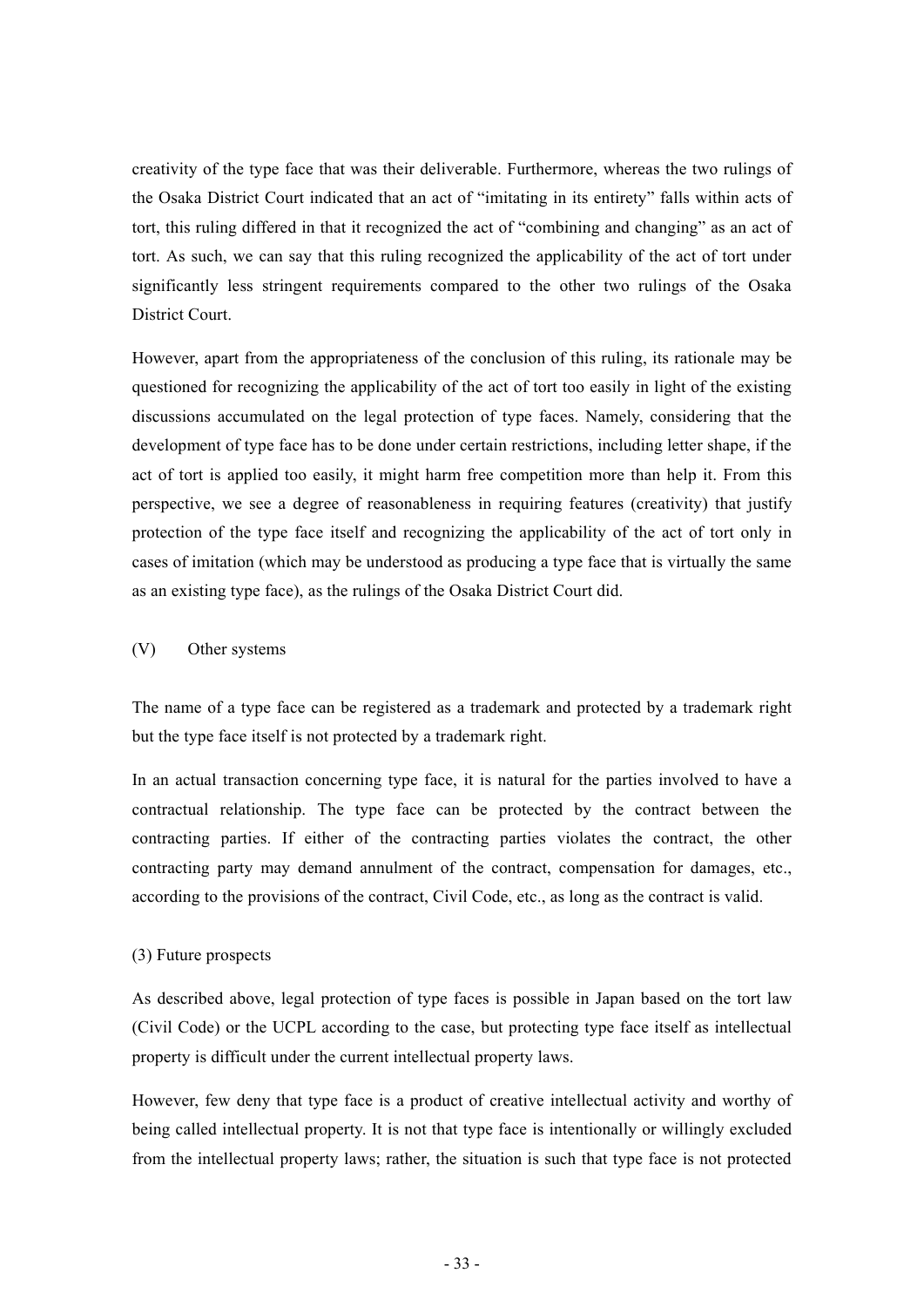because it does not match well with the requirements of the current intellectual property laws.

There is a deep-rooted awareness in the government and with law practitioners and academicians of the possible need to protect type face by revising the existing intellectual property laws or by establishing a new system.

The Intellectual Property Strategy Headquarters (consisting of the prime minister, related ministers, and experts), which is set up in the Cabinet, declared a "consideration of how type face protection should be" for two years in the Intellectual Property Strategic Program, which from the principles of its intellectual property policy.<sup>52</sup>

However, because there is no description concerning type face in subsequent Intellectual Property Strategic Program,<sup>53</sup> we can assume that examination in the government did not find a need to reinforce type face protection by revising the systems or establishing a new system.<sup>54</sup>

 $52$  The Intellectual Property Strategic Program 2006 (June 8, 2006) set up an item called "Strengthening protection of type faces" and stated the following (p.46 of the Strategy): "Along with the progress of digitization, the importance of type faces has been increasing for various media. However, according to the current interpretation of the Copyright Law, type face designs per se that are not embodied in computer programs are not deemed to be copyrightable. Starting from FY2006, the GOJ will consider how to protect type face designs and take appropriate measures when necessary."

<sup>&</sup>lt;sup>53</sup> The protection of type faces is not mentioned in the Intellectual Property Strategic Program 2008 (June 18, 2008) that was announced in 2008.

<sup>&</sup>lt;sup>54</sup> The report of the intellectual property council was produced as a part of the examination in the government. See p.1 of the report. In its conclusion (p.78 onwards), the report states: "Protection of type faces under the current Design Law of the country does not fit into the essential part of the system's framework. In order to newly make type faces subject to protection, we need to either establish special provisions that apply only to type faces or to fundamentally re-examine the design system. Considering that issues based on the characteristics of type face are not clear at present and that there were very few requests for a radical revision of the Design Law in the discussion for the revision of the Design Law in 2006, it is without question unnecessary at present to make a radical revision of the Design Law to protect type face." "Also, during the discussion of the council, there were many negative opinions expressed in regard to granting powerful design rights to type faces that are conceptual creations; many concerns were expressed including how to define the implementation of type face that does not fulfill the requirements for being an 'article'. In addition, concerns from a practical point of view were also expressed, including, if type face is protected under the design system in the current state where methods and criteria of its similarity judgment have not yet been established, how should novelty skilled creation be examined, how can similarity judgment be made for judgment on infringement, and what will the scope of goods that will be covered by the right be? Consequently, although the protection of type faces is not against the purpose of the Design Law, it would be difficult to carry out under the framework of the current Design Law or a system as an extension of the law." "We also examined what the legal protection should be if protection was to be provided to type faces through a new protection system outside of the framework of the existing intellectual property law system. Because type face is based on letters/characters that are mediums of communication and because, therefore, its protection may affect not only industries but also the lives of the public at large depending on the scope of the right, it will be necessary to establish a system that would not hinder the utilization of type face, considering the issues derived from the characteristics of type face. At present, the issues based on the characteristics of type face remain unclear and there are numerous challenges that would require careful examination in determining a single method of protection in order to build a new framework of legal protection. It is, therefore, too early at present to provide new legal protection to type faces."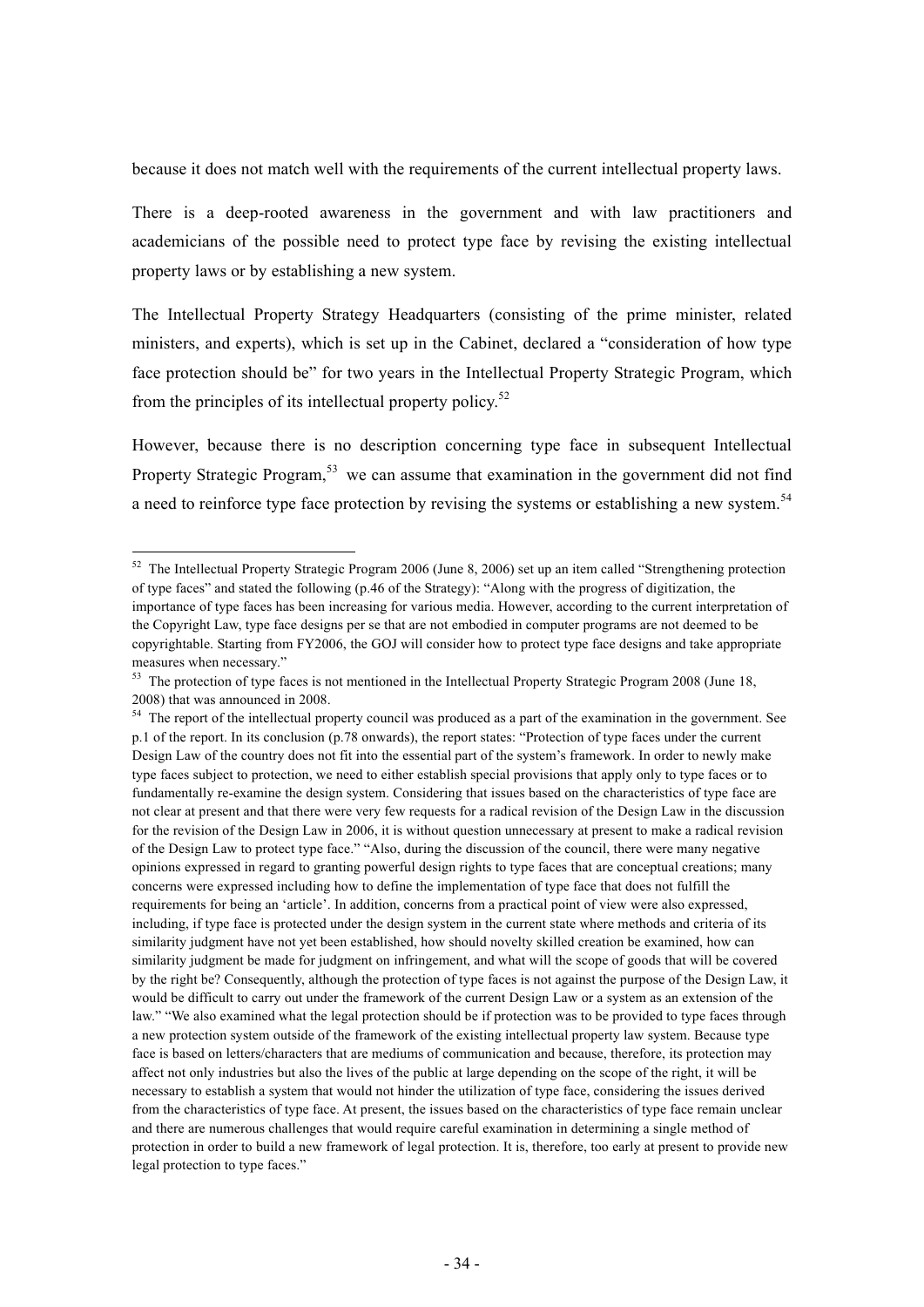In light of recent moves like this, we must say that the possibility of an institutional response concerning type face protection is rather low.

Nevertheless, it is of great significance that the Intellectual Property Strategy Headquarters, which is the supreme policy-making organ concerning the intellectual property system of Japan, identified the need for type face protection. There is a chance that the occurrence of actual disputes and the clarification of issues that may show insufficient protection under the current laws will induce institutional response in the future.

#### 6. Conclusion

-

The protection of type faces has been discussed for more than half a century. Some countries provide clear protection to type faces under their design system, etc. In Japan, however, a system to legally protect type faces as intellectual property has not yet been established and how to respond to this issue has been discussed over many years.

The treatment of type face protection in Japan may be seen as a model case for exploring the challenges of how to incorporate a new protection subject in the intellectual property system and how to position it appropriately. It is my hope that this report will serve to provide readers not only with an overview of the state of type face protection but also to present a model case for exploring system design in intellectual property policy from a broader perspective.